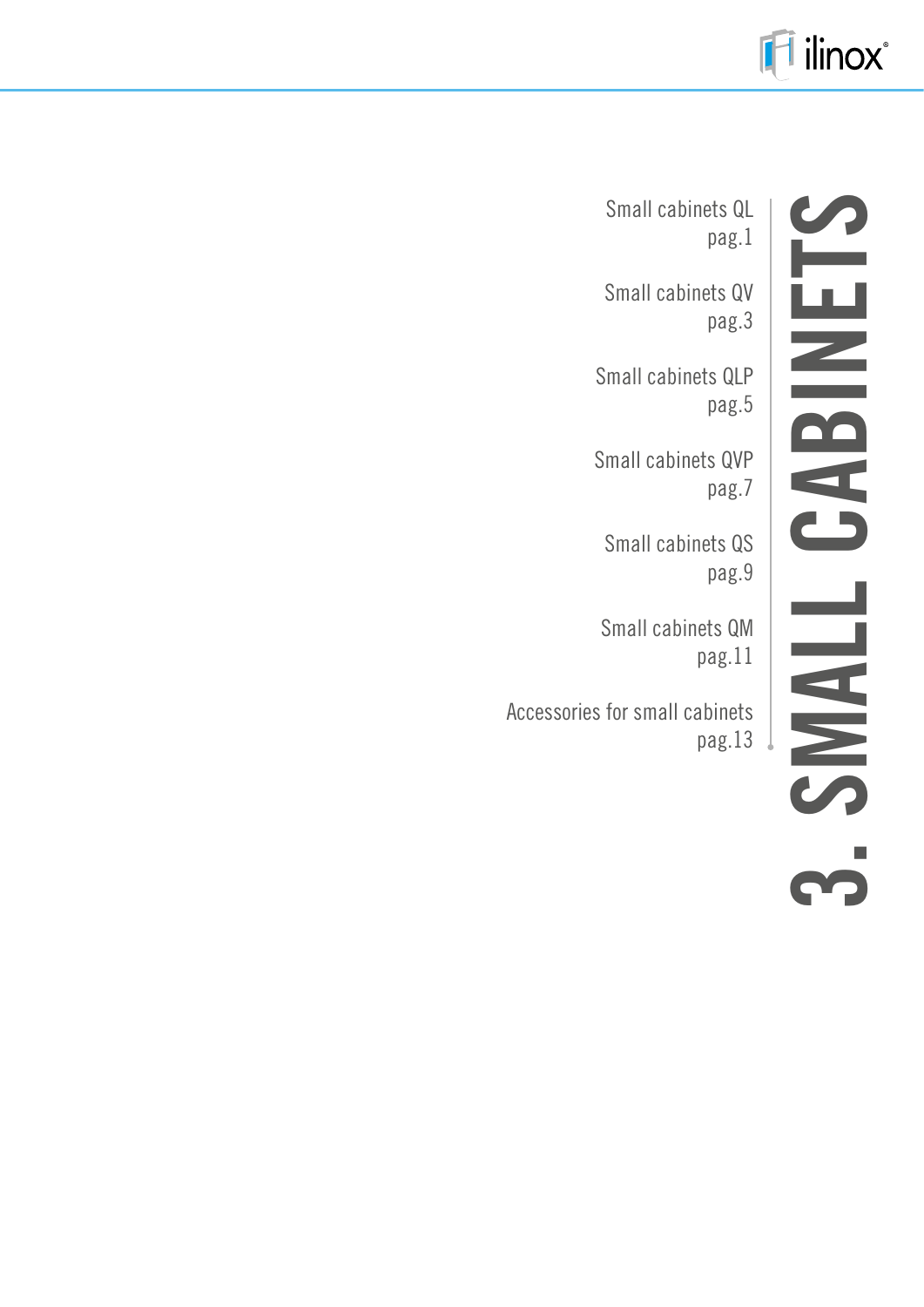# SMALL CABINETS **QL**







ilinox®







#### SMALL CABINETS **QL**

- Material: EN 1.4301 (AISI 304) or EN 1.4404 (AISI 316L) s/s, finely satin-finished scotch brite and protected on 1 side.
- Enclosure obtained from a single sheet by multi-bend shaping of the enclosure front edge.
- Fairlead plate not provided.
- Full door.
- Doorlock with twin-comb mapping, standardized type Ø 3 for Low Tension, s/s outside.
- S/s inner hinges, 120° opening according to CEI EN 60204-1 recommendations.
- Maximum weight admissible on the door: 12 kg.
- Seal of foamed polyurethane

- Inner plate of sendzimir EN 10142 galvanized sheet, secured to the bottom of the cabinet by s/s M8 threaded bolts delivered with the cabinet.

- Pre-arranged for earthing as per applicable regulations.
- Protection degree: IP 66 for one-door cabinets; IP65 for two-door cabinets.
- Back: prearranged with four inserts M6 for wall mount system.

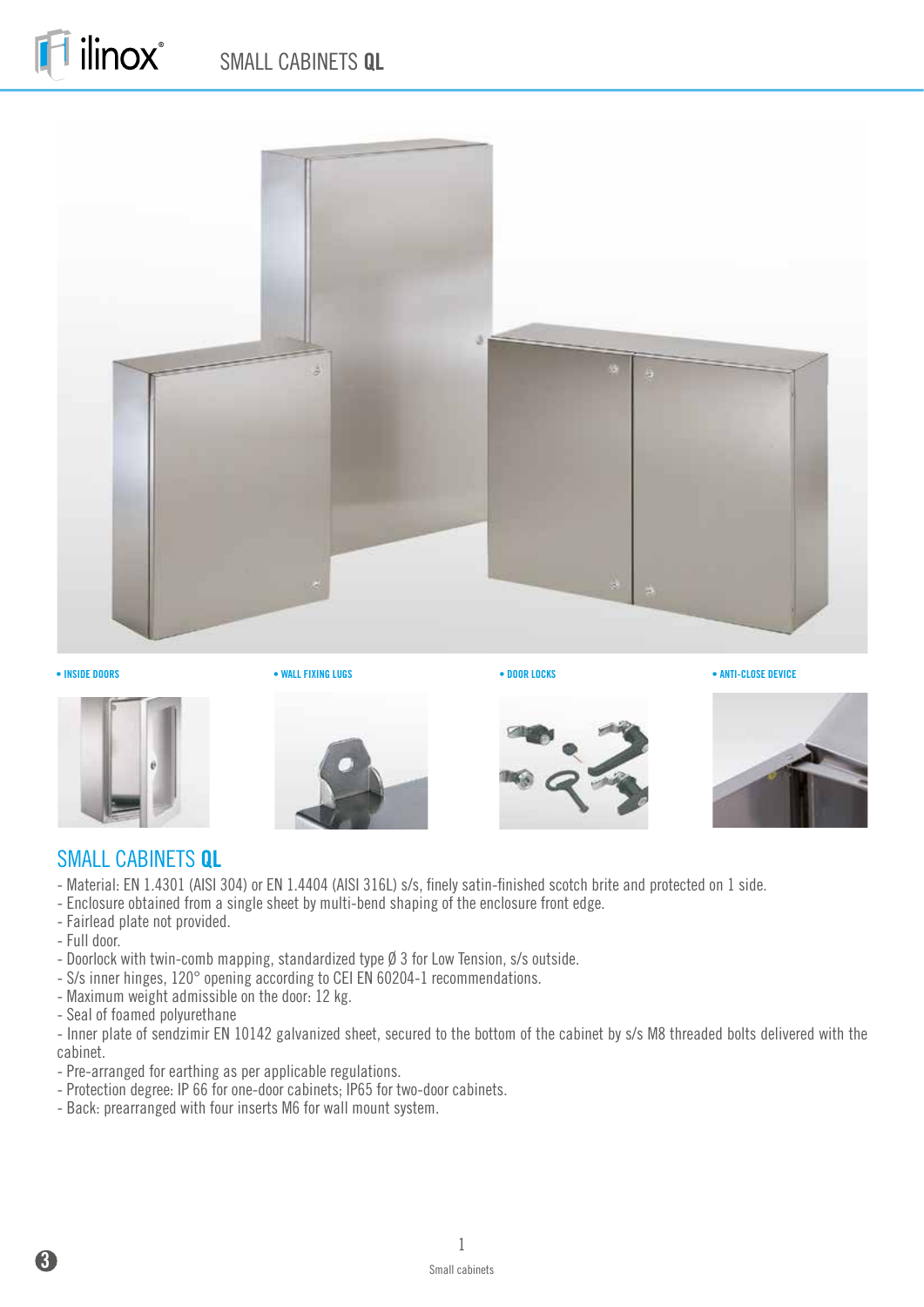# SMALL CABINETS **QL**









| $\circ$ | $\bigoplus$<br>口。 |  | gά |
|---------|-------------------|--|----|



| <b>Tested by</b><br><b>KEMA Quality Italy</b>              |                      | IP66         | FN 60 529                              |
|------------------------------------------------------------|----------------------|--------------|----------------------------------------|
| $_{c}(\Psi$ <sub>Us Listed</sub><br><b>FILE N° E237618</b> | TYPE.<br><b>NEMA</b> | 4X, 4, 12, 1 | Standard UL508A - UL50<br>Standard 250 |
|                                                            |                      |              | FN 60204-1<br>89/392/EEC               |

Detailed drawings per each cabinet can be downloaded from our site www.ilinox.com

|             |              | inner dimensions |     | door useful dim. |      | useful depth |          | thickness |       | inner plate |      |
|-------------|--------------|------------------|-----|------------------|------|--------------|----------|-----------|-------|-------------|------|
| <b>ITEM</b> | $\mathsf{A}$ | B                | C   | D                | E    | F            | material | enclosure | door  | X           | Y    |
| QL33/304    | 300          | 300              | 180 | 230              | 230  | 160          | AISI304  | 12/10     | 15/10 | 270         | 240  |
| QL34/304    | 300          | 450              | 200 | 230              | 380  | 180          | AISI304  | 12/10     | 15/10 | 270         | 390  |
| QL36/304    | 300          | 600              | 250 | 230              | 530  | 230          | AISI304  | 12/10     | 15/10 | 270         | 540  |
| QL43/304    | 450          | 300              | 200 | 380              | 230  | 180          | AISI304  | 12/10     | 15/10 | 420         | 240  |
| QL44/304    | 450          | 450              | 200 | 380              | 380  | 180          | AISI304  | 12/10     | 15/10 | 420         | 390  |
| QL46/304    | 450          | 600              | 250 | 380              | 530  | 230          | AISI304  | 12/10     | 15/10 | 420         | 540  |
| QL64/304    | 600          | 450              | 250 | 530              | 380  | 230          | AISI304  | 12/10     | 15/10 | 570         | 390  |
| QL66/304    | 600          | 600              | 250 | 530              | 530  | 230          | AISI304  | 12/10     | 15/10 | 570         | 540  |
| QL66P/304   | 600          | 600              | 300 | 530              | 530  | 280          | AISI304  | 12/10     | 15/10 | 570         | 540  |
| QL67/304    | 600          | 750              | 250 | 530              | 680  | 230          | AISI304  | 15/10     | 20/10 | 570         | 690  |
| QL69/304    | 600          | 900              | 250 | 530              | 830  | 230          | AISI304  | 15/10     | 20/10 | 570         | 840  |
| QL77/304    | 750          | 750              | 300 | 680              | 680  | 280          | AISI304  | 15/10     | 20/10 | 720         | 690  |
| QL710/304   | 750          | 1000             | 300 | 680              | 930  | 280          | AISI304  | 15/10     | 20/10 | 720         | 940  |
| QL812/304   | 800          | 1200             | 320 | 600              | 1080 | 300          | AISI304  | 15/10     | 20/10 | 770         | 1140 |
| QL86/304    | 800          | 600              | 300 | 730              | 530  | 280          | AISI304  | 15/10     | 20/10 | 770         | 540  |
| QL106/304   | 1000         | 600              | 300 | 930              | 530  | 280          | AISI304  | 15/10     | 20/10 | 970         | 540  |
| QL107/304   | 1000         | 750              | 300 | 430              | 680  | 280          | AISI304  | 15/10     | 20/10 | 970         | 690  |
| QL33/316    | 300          | 300              | 180 | 230              | 230  | 160          | AISI316L | 15/10     | 15/10 | 270         | 240  |
| QL34/316    | 300          | 450              | 200 | 230              | 380  | 180          | AISI316L | 15/10     | 15/10 | 270         | 390  |
| QL36/316    | 300          | 600              | 250 | 230              | 530  | 230          | AISI316L | 15/10     | 15/10 | 270         | 540  |
| QL43/316    | 450          | 300              | 200 | 380              | 230  | 180          | AISI316L | 15/10     | 15/10 | 420         | 240  |
| QL44/316    | 450          | 450              | 200 | 380              | 380  | 180          | AISI316L | 15/10     | 15/10 | 420         | 390  |
| QL46/316    | 450          | 600              | 250 | 380              | 530  | 230          | AISI316L | 15/10     | 15/10 | 420         | 540  |
| QL64/316    | 600          | 450              | 250 | 530              | 380  | 230          | AISI316L | 15/10     | 15/10 | 570         | 390  |
| QL66/316    | 600          | 600              | 250 | 530              | 530  | 230          | AISI316L | 15/10     | 15/10 | 570         | 540  |
| QL67/316    | 600          | 750              | 250 | 530              | 680  | 230          | AISI316L | 15/10     | 20/10 | 570         | 690  |
| QL69/316    | 600          | 900              | 250 | 530              | 830  | 230          | AISI316L | 15/10     | 20/10 | 570         | 840  |
| QL77/316    | 750          | 750              | 300 | 680              | 680  | 280          | AISI316L | 15/10     | 20/10 | 720         | 690  |
| QL710/316   | 750          | 1000             | 300 | 680              | 930  | 280          | AISI316L | 15/10     | 20/10 | 720         | 940  |

QL33 - QL34 - QL43 : one only doorlock QL812 : three doorlocks

QL107 : two doors without central upright, can be certified UL TYPE 12,

UL certification to be requested with the order

**3**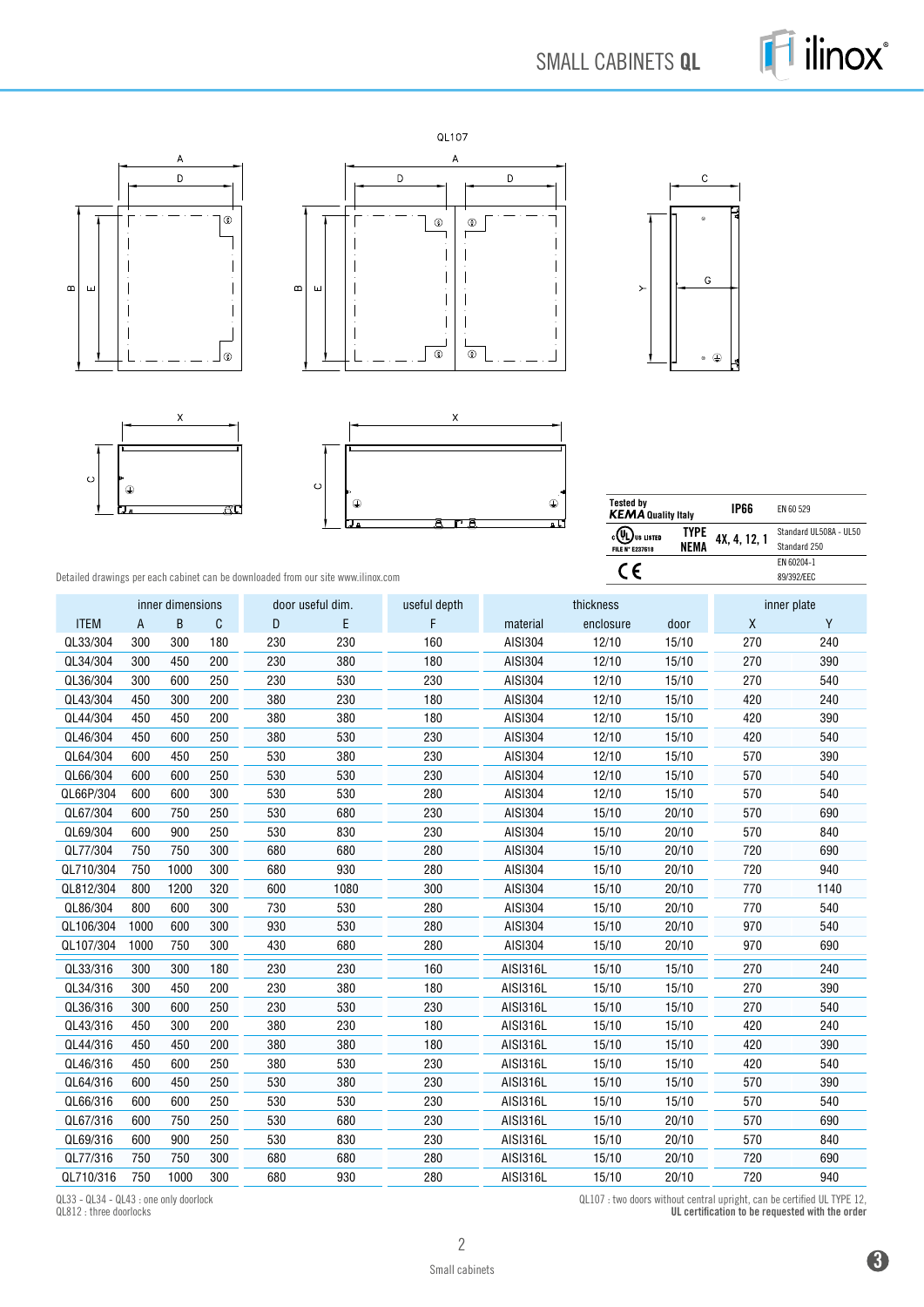# SMALL CABINETS **QV**



ilinox®







**• RAIN PROTECTIONS** • **WALL FIXING LUGS** • **GAS-OPERATED SPRINGS** • **DOOR LOCKS** 





#### SMALL CABINETS **QV**

- Material: EN 1.4301 (AISI 304) s/s finely satin-finished and protected on one side.
- Enclosure obtained from a single sheet shaped by multi-bending of the envelope front edge.
- Fairlead plate : not provided
- Door with 3+3-layer shatterproof glass (compliant with the applicable accident-prevention regulations).
- \* The sight glass is made of polycarbonate for models QV33-QV34-QV43.
- Doorlock: twin-comb, standardized type  $\emptyset$  3 for Low Tension; outside parts made of s/s.
- Inner hinges made of s/s: 120° opening according to VDI 3231 recommendations.
- Seal of foamed polyurethane

- Inner plate made of sendzimir EN 10142 galvanized sheet, secured to the bottom of the cabinet by s/s threaded pins M8, delivered with the cabinet.

- Pre-arranged for earthing as per applicable rules
- Protection degree: IP66
- Back prearranged with four inserts M6 for wall mount system.

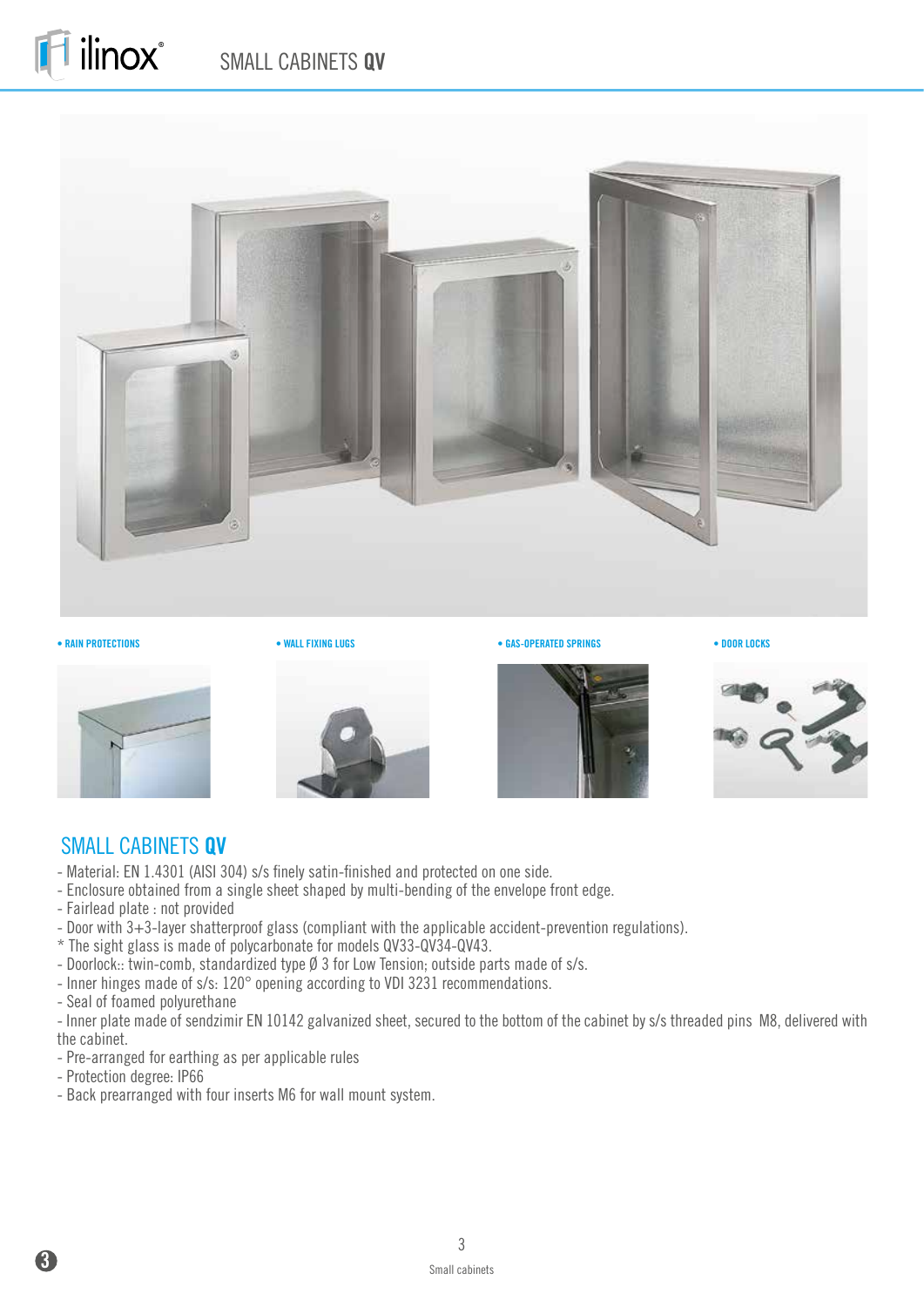# SMALL CABINETS **QV**













| <b>Tested by</b><br><b>KEMA</b> Quality Italy |                     | IP66         | EN 60 529                 |
|-----------------------------------------------|---------------------|--------------|---------------------------|
| $_{c}(\Psi)$<br>us listed                     | <b>TYPE</b><br>NEMA | 4X, 4, 12, 1 | Standard UL508A - UL50    |
| <b>FILE N° E237618</b>                        |                     |              | Standard 250 su richiesta |
|                                               |                     |              | FN 60204-1                |
|                                               |                     |              | 89/392/FFC                |

Detailed drawings per each cabinet can be downloaded from our site www.ilinox.com

|             |                | outside sizes |     | door visible |      | useful depth |                 | thickness |       | inner plate  |      |
|-------------|----------------|---------------|-----|--------------|------|--------------|-----------------|-----------|-------|--------------|------|
| <b>ITEM</b> | $\overline{A}$ | B             | C   | D            | E    | F            | material        | enclosure | door  | $\mathsf{X}$ | Y    |
| QV33/304    | 300            | 300           | 180 | 204          | 204  | 157          | AISI304         | 12/10     | 15/10 | 270          | 240  |
| QV34/304    | 300            | 450           | 200 | 204          | 354  | 177          | AISI304         | 12/10     | 15/10 | 270          | 390  |
| QV36/304    | 300            | 600           | 250 | 204          | 504  | 227          | AISI304         | 12/10     | 15/10 | 270          | 540  |
| QV43/304    | 450            | 300           | 200 | 354          | 204  | 177          | AISI304         | 12/10     | 15/10 | 420          | 240  |
| QV44/304    | 450            | 450           | 200 | 324          | 324  | 173          | AISI304         | 12/10     | 15/10 | 420          | 390  |
| QV46/304    | 450            | 600           | 250 | 324          | 474  | 223          | AISI304         | 12/10     | 15/10 | 420          | 540  |
| QV64/304    | 600            | 450           | 250 | 474          | 324  | 223          | AISI304         | 12/10     | 15/10 | 570          | 390  |
| QV66/304    | 600            | 600           | 250 | 474          | 474  | 223          | AISI304         | 12/10     | 15/10 | 570          | 540  |
| QV67/304    | 600            | 750           | 250 | 474          | 624  | 223          | AISI304         | 15/10     | 20/10 | 570          | 690  |
| QV69/304    | 600            | 900           | 250 | 474          | 774  | 223          | AISI304         | 15/10     | 20/10 | 570          | 840  |
| QV77/304    | 750            | 750           | 300 | 624          | 624  | 273          | AISI304         | 15/10     | 20/10 | 720          | 690  |
| QV710/304   | 750            | 1000          | 300 | 624          | 874  | 273          | AISI304         | 15/10     | 20/10 | 720          | 940  |
| QV812/304   | 800            | 1200          | 320 | 650          | 1075 | 293          | AISI304         | 15/10     | 20/10 | 770          | 1140 |
| QV33/316    | 300            | 300           | 180 | 204          | 204  | 157          | AISI316L        | 15/10     | 15/10 | 270          | 240  |
| QV34/316    | 300            | 450           | 200 | 204          | 354  | 177          | <b>AISI316L</b> | 15/10     | 15/10 | 270          | 390  |
| QV36/316    | 300            | 600           | 250 | 204          | 504  | 227          | <b>AISI316L</b> | 15/10     | 15/10 | 270          | 540  |
| QV43/316    | 450            | 300           | 200 | 354          | 204  | 177          | AISI316L        | 15/10     | 15/10 | 420          | 240  |
| QV44/316    | 450            | 450           | 200 | 324          | 324  | 173          | AISI316L        | 15/10     | 15/10 | 420          | 390  |
| QV46/316    | 450            | 600           | 250 | 324          | 474  | 223          | AISI316L        | 15/10     | 15/10 | 420          | 540  |
| QV64/316    | 600            | 450           | 250 | 474          | 324  | 223          | AISI316L        | 15/10     | 15/10 | 570          | 390  |
| QV66/316    | 600            | 600           | 250 | 474          | 474  | 223          | <b>AISI316L</b> | 15/10     | 15/10 | 570          | 540  |
| QV67/316    | 600            | 750           | 250 | 474          | 624  | 223          | AISI316L        | 15/10     | 20/10 | 570          | 690  |
| QV69/316    | 600            | 900           | 250 | 474          | 774  | 223          | AISI316L        | 15/10     | 20/10 | 570          | 840  |
| QV77/316    | 750            | 750           | 300 | 624          | 624  | 273          | AISI316L        | 15/10     | 20/10 | 720          | 690  |
| QV710/316   | 750            | 1000          | 300 | 624          | 874  | 273          | <b>AISI316L</b> | 15/10     | 20/10 | 720          | 940  |

QV33 - QV34 - QV43 : one central doorlock, portlight made of polycarbonate 3mm thick QV812 : three doorlocks

UL certification to be requested with the order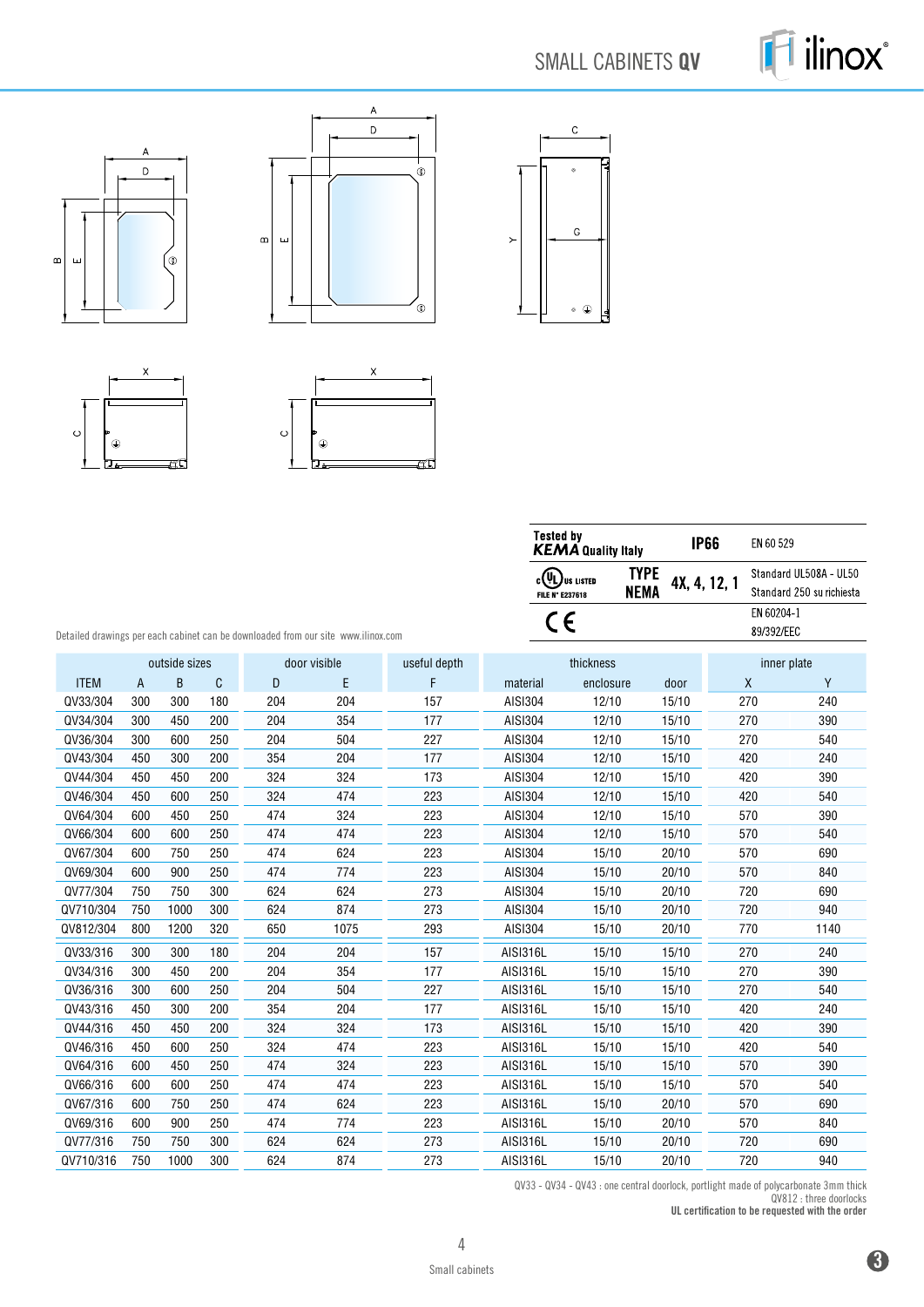













#### SMALL CABINETS **QLP**

- Material: EN 1.4301 (AISI 304) s/s, satin-finished scotch brite and protected on one side.
- Enclosure obtained from a single sheet, shaped by multi-bending of the envelope front edge.
- Fairlead plate with seal (only for cabinets h1200 h1600).
- Reversible full door
- Doorlock: twin-comb type standardized type, Ø 3 for Low Tension, s/s outside.
- S/s inner hinges: 120° opening as per CEI EN 60204-1 recommendations.
- \* Maximum weight admitted on the door: 12 kg
- Seals of foamed polyurethane

- Inner plate made of sendzimir EN 10142 galvanized sheet secured to the bottom of the enclosure by M8 threaded pins delivered wit the plate (except for cabinets QLP616-QLP816-QLP168 where the inner plate is set on rails hence adjustable on the depth)

- Pre-arrangement for earthing as per applicable rules
- Protection degree IP66 for one-door cabinets, IP 65 for two-door cabinets
- Back: prearranged with four inserts H6 for wall mount system (except for items QLP H or W 1600)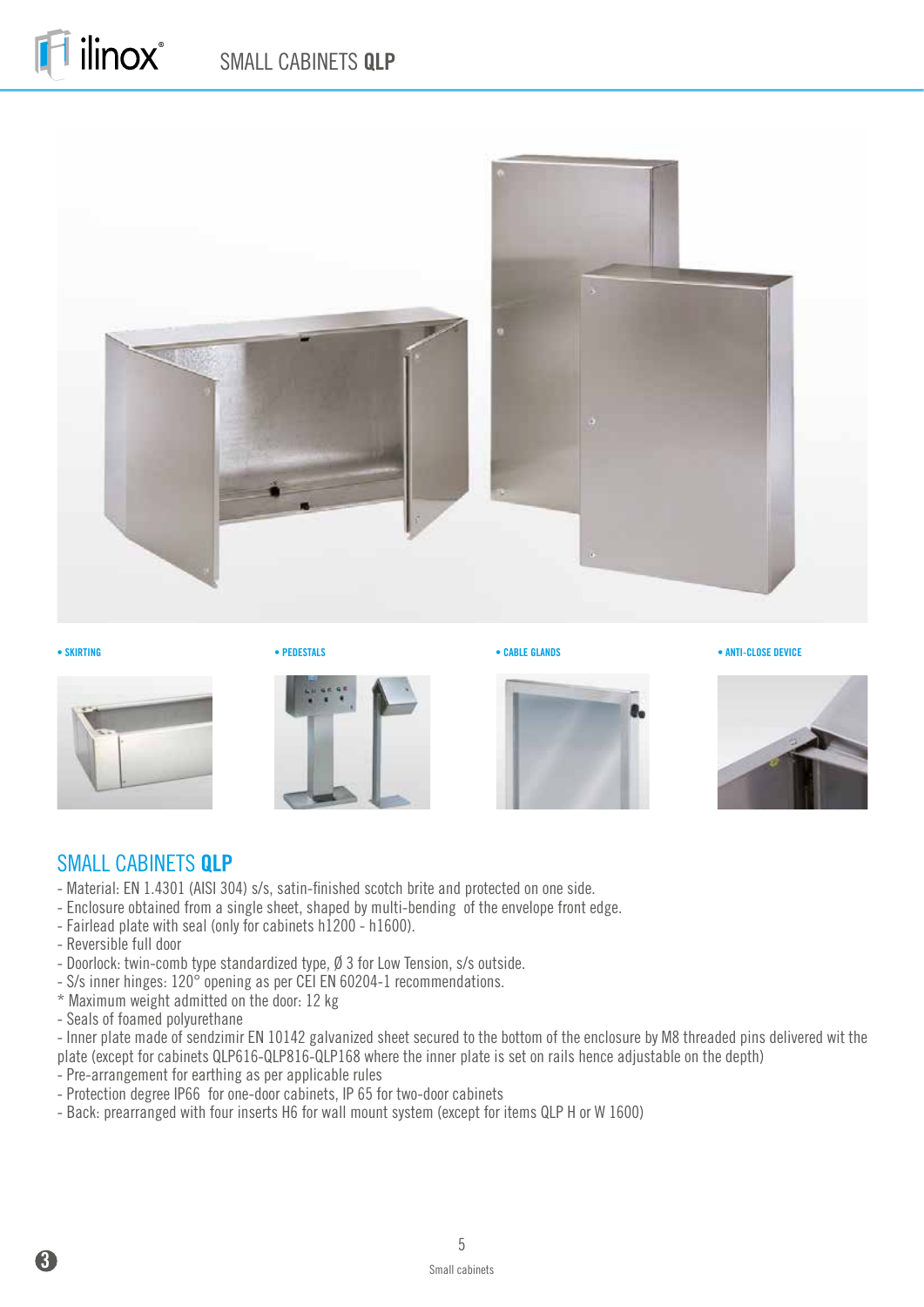

SMALL CABINETS **QLP**



| <b>Tested by</b><br><b>KEMA</b> Quality Italy   |              | IP66         | FN 60 529                                           |
|-------------------------------------------------|--------------|--------------|-----------------------------------------------------|
| $c(\Psi L)$ us listed<br><b>FILE N° E237618</b> | TYPE<br>NEMA | 4X, 4, 12, 1 | Standard UL508A - UL50<br>Standard 250 su richiesta |
|                                                 |              |              | FN 60204-1<br>89/392/FFC                            |

Detailed drawings per each cabinet can be downloaded from out site www.ilinox.com

|               | outside sizes |      |     | door useful dimens. |      | usefull<br>depth | cable passage | thickness |          |       | Inner plate |        |
|---------------|---------------|------|-----|---------------------|------|------------------|---------------|-----------|----------|-------|-------------|--------|
| ITEM.         | A             | B    | C   | D                   | E    | G                | ட             | material  | eclosure | door  | X           | $\vee$ |
| QLP46         | 450           | 600  | 400 | 380                 | 530  | 380              | ۰             | AISI304   | 15/10    | 15/10 | 420         | 540    |
| QLP66         | 600           | 600  | 400 | 530                 | 530  | 380              | ٠             | AISI304   | 15/10    | 15/10 | 570         | 540    |
| QLP68         | 600           | 800  | 400 | 530                 | 730  | 380              |               | AISI304   | 15/10    | 20/10 | 570         | 740    |
| QLP612        | 600           | 1200 | 400 | 500                 | 1080 | 380              | 422           | AISI304   | 15/10    | 20/10 | 570         | 1140   |
| QLP616        | 605           | 1600 | 400 | 500                 | 1480 | 372              | 422           | AISI304   | 15/10    | 20/10 | 522         | 1522   |
| QLP812        | 800           | 1200 | 400 | 600                 | 1080 | 380              | 622           | AISI304   | 15/10    | 20/10 | 770         | 1140   |
| QLP814        | 800           | 1400 | 400 | 600                 | 1280 | 380              | 622           | AISI304   | 15/10    | 20/10 | 770         | 1340   |
| QLP816        | 508           | 1600 | 400 | 600                 | 1480 | 372              | 622           | AISI304   | 15/10    | 20/10 | 722         | 1522   |
| <b>QLP128</b> | 1203          | 800  | 400 | 500                 | 730  | 380              |               | AISI304   | 15/10    | 20/10 | 1170        | 740    |
| QLP168        | 1603          | 800  | 400 | 690                 | 710  | 372              |               | AISI304   | 15/10    | 20/10 | 1522        | 722    |

QLP612 : three doorlocks, fairlead plate

QLP616 - QLP 816 : three doorlocks, fairlead plate, hoisting eyebolts, inner plate adjustable on the depth QLP128 - QLP168 : two doors without central upright, can be certified UL TYPE 12,

UL certification to be requested with the order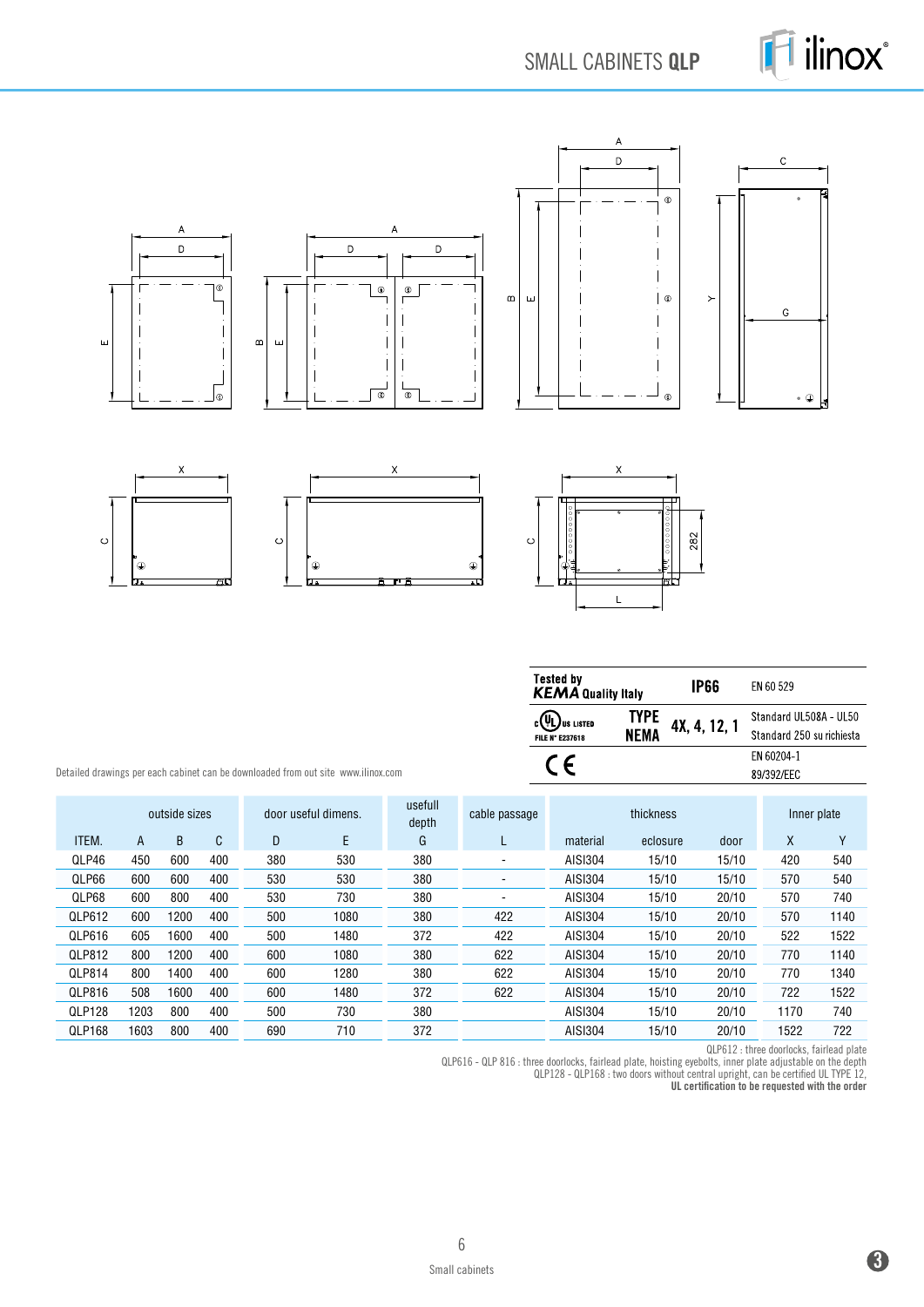

• **ELECTROCONDUCTIVE GASKET** • **DOOR LOCKS** • **ANTI-CLOSE DEVICE** • **ADJUSTABLE FEET** 











#### SMALL CABINETS **QVP**

Material: EN 1.4301 (AISI 304) s/s finely satin-finished and protected on one side.

- Enclosure obtained from a single sheet, shaped by multi-bending of the envelope front edge.
- Fairlead plate: with seal (only for cabinets H.1200 and H.1600)
- Reversible door with 3+3 shatterproof laminated glass (in compliance with the applicable accident prevention regulations).
- Door lock: twin-comb type, standardized type Ø 3 for Low Tension, with s/s outside.
- S/s inner hinges, 120° opening as per CEI EN 60204-1 recommendations
- Seals of foamed polyurethane

- Inner plate of sendzimir EN 10142 galvanized sheet secured to the bottom of the enclosure by threaded pins M8 except for cabinets QLP616-QLP816 where the inner plate is set on guides hence adjustable on the depth.

- Pre-arranged for earthing as per applicable regulations
- Protection degree IP66
- Back: prearranged with four inserts H6 for wall mount (except for cabinets H=1600)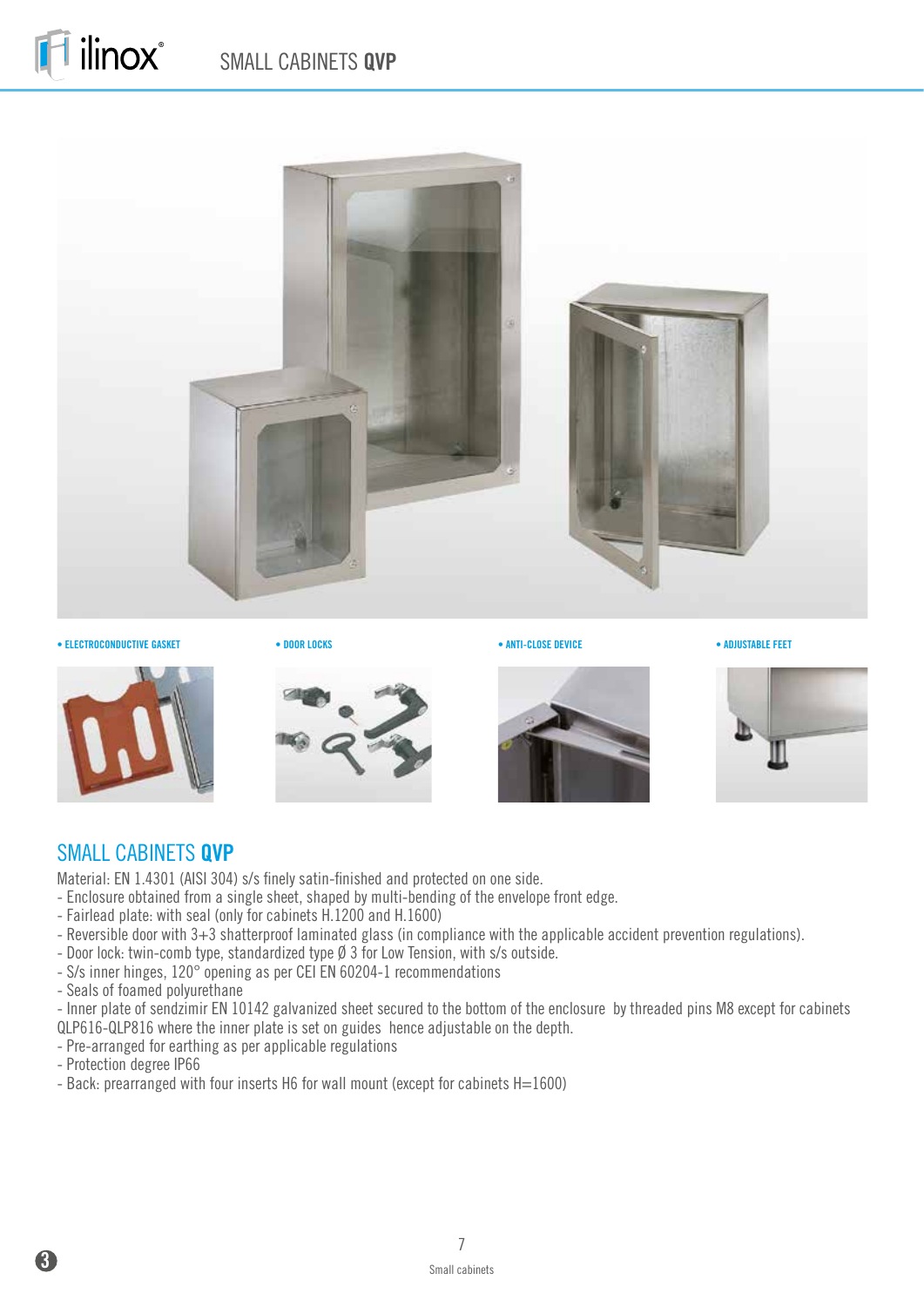# SMALL CABINETS **QVP**





 $\circ$ 

 $\circ$ 

۱

|             |                                                  |      |     |     |                                                                                   |           |     | <b>Tested by</b><br><b>KEMA Quality Italy</b>                       |                     | <b>IP66</b>  | EN 60 529                                           |      |
|-------------|--------------------------------------------------|------|-----|-----|-----------------------------------------------------------------------------------|-----------|-----|---------------------------------------------------------------------|---------------------|--------------|-----------------------------------------------------|------|
|             |                                                  |      |     |     |                                                                                   |           |     | $_{c}(\mathsf{U}_{\mathsf{L}})$ us listed<br><b>FILE N° E237618</b> | <b>TYPE</b><br>NEMA | 4X, 4, 12, 1 | Standard UL508A - UL50<br>Standard 250 su richiesta |      |
|             |                                                  |      |     |     | Detailed drawings per each cabinet can be downloaded from our site www.ilinox.com |           |     | CΕ                                                                  |                     |              | EN 60204-1<br>89/392/EEC                            |      |
|             | door visible<br>useful depth<br>outside diameter |      |     |     |                                                                                   | cable way |     | thickness                                                           |                     |              | inner plate                                         |      |
| <b>ITEM</b> | A                                                | B    | C   | D   | E                                                                                 | G         | L   | material                                                            | enclosure           | door         | $\mathsf{X}$                                        | Υ    |
| QVP46       | 450                                              | 600  | 400 | 380 | 530                                                                               | 380       | ۰   | AISI304                                                             | 15/10               | 15/10        | 420                                                 | 540  |
| QVP66       | 600                                              | 600  | 400 | 530 | 530                                                                               | 380       |     | AISI304                                                             | 15/10               | 15/10        | 570                                                 | 540  |
| QVP68       | 600                                              | 800  | 400 | 530 | 730                                                                               | 380       |     | AISI304                                                             | 15/10               | 20/10        | 570                                                 | 740  |
| QVP612      | 600                                              | 1200 | 400 | 500 | 1080                                                                              | 380       | 422 | AISI304                                                             | 15/10               | 20/10        | 570                                                 | 1140 |
| QVP616      | 605                                              | 1600 | 400 | 500 | 1480                                                                              | 372       | 422 | AISI304                                                             | 15/10               | 20/10        | 522                                                 | 1522 |
| QVP812      | 800                                              | 1200 | 400 | 600 | 1080                                                                              | 380       | 622 | AISI304                                                             | 15/10               | 20/10        | 770                                                 | 1140 |
| QVP816      | 805                                              | 1600 | 400 | 600 | 1480                                                                              | 372       | 622 | AISI304                                                             | 15/10               | 20/10        | 722                                                 | 1522 |

282

 $\overline{L}$ 

QVP612 : three doorlocks, fairlead plate

QVP616 - QVP 816 : three doorlocks, fairlead plate, hoisting eyebolts, inner plate adjustable on the depth UL certification to be requested with the order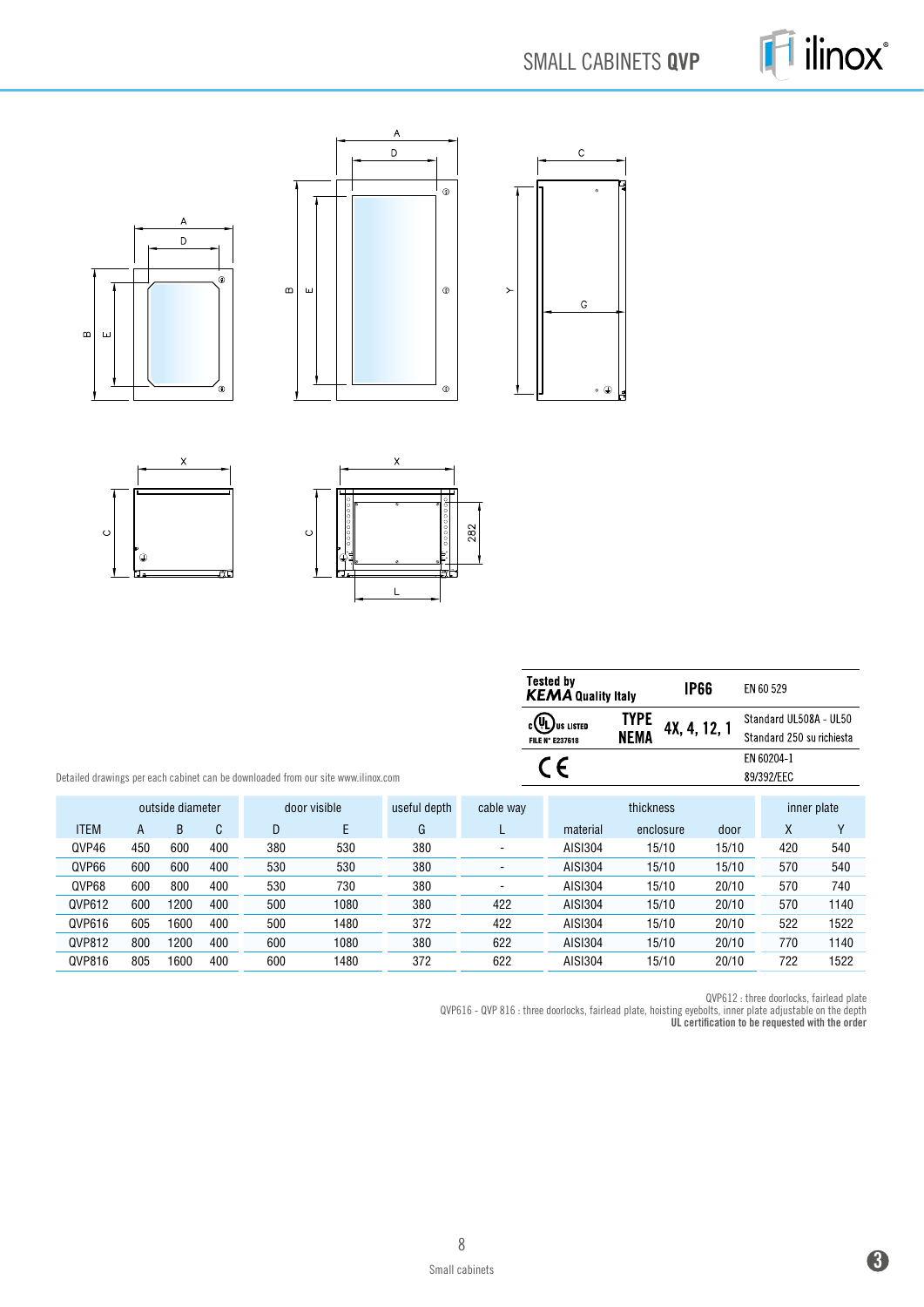

**• RAIN PROTECTIONS** • **DOOR LOCKS** • **WALL FIXING LUGS** • **HANDLE GRIP**











#### SMALL CABINETS **QS**

- Material: En 1.4301 (AISI 304) s/s finely satin-finished and protected on one side.
- \* Enclosure obtained from one single sheet, shaped to obtain the seal labyrinth between enclosure and door.
- Inside: threaded pins M8 to fix the plate and its rest.
- Full door.
- Twin-comb locks of the standardized type Ø 3 for Low Voltage, chromium plated.
- S/s inner hinges,120° opening according to CEI EN 60204-1 recommendations
- Maximum load admitted on the door: 8 kg.
- Seal of foamed polyurethane.

- Inner plate of EN 10142 sendzimir galvanized sheet secured to the bottom of the container by M8 threaded pins delivered with the cabinet.

- Prearranged for earthing according to the regulations in force.
- \* Protection degree IP66
- Back: prearranged with four inserts H6 for wall mount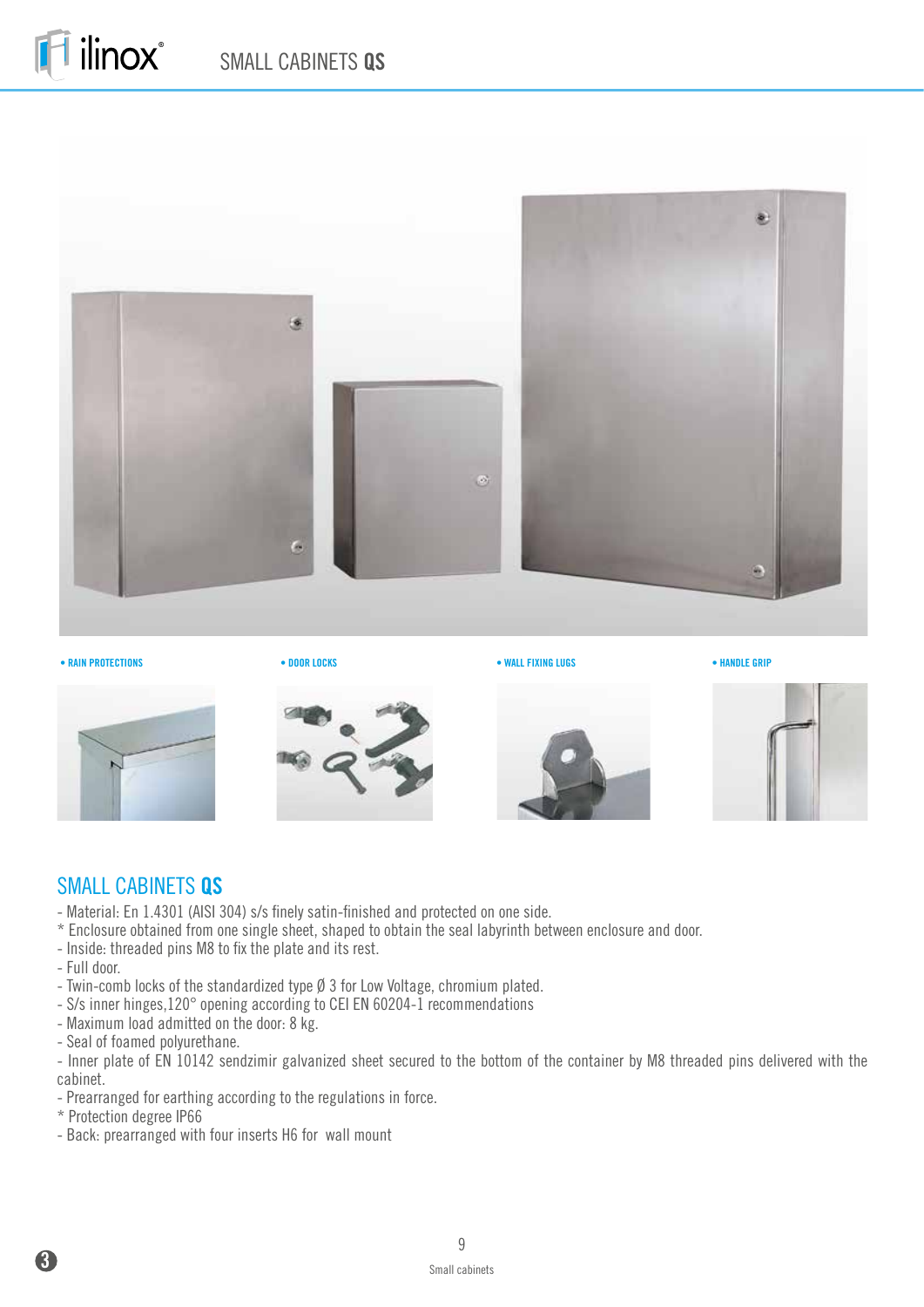





|       |     |               |     |     |                                                                                   |              |          | $\bigoplus_{i=1}^n$ | <b>IP66</b><br><b>IK10</b> | EN 60 529/97-05<br>EN 50 102/96-05 |     |
|-------|-----|---------------|-----|-----|-----------------------------------------------------------------------------------|--------------|----------|---------------------|----------------------------|------------------------------------|-----|
|       |     |               |     |     | Detailed drawings per each cabinet can be downloaded from our site www.ilinox.com |              |          | C E                 |                            | EN 60204-1<br>89/392/EEC           |     |
|       |     | outside sizes |     |     | door useful dim.                                                                  | useful depth |          | thickness           |                            | inner plate                        |     |
| ART.  | A   | B             | C   | D   | E                                                                                 | G            | material | enclosure           | door                       | X                                  | v   |
| QS034 | 300 | 400           | 200 | 240 | 340                                                                               | 160          | AISI304  | 12/10               | 15/10                      | 270                                | 340 |
| QS045 | 400 | 500           | 200 | 340 | 440                                                                               | 180          | AISI304  | 12/10               | 15/10                      | 370                                | 440 |
| QS056 | 500 | 600           | 250 | 440 | 540                                                                               | 230          | AISI304  | 12/10               | 15/10                      | 470                                | 540 |
| QS068 | 600 | 800           | 250 | 540 | 740                                                                               | 180          | AISI304  | 12/10               | 15/10                      | 570                                | 740 |
| QS069 | 600 | 900           | 300 | 540 | 840                                                                               | 180          | AISI304  | 12/10               | 15/10                      | 570                                | 840 |

NOTES: QS034 : one only central doorlock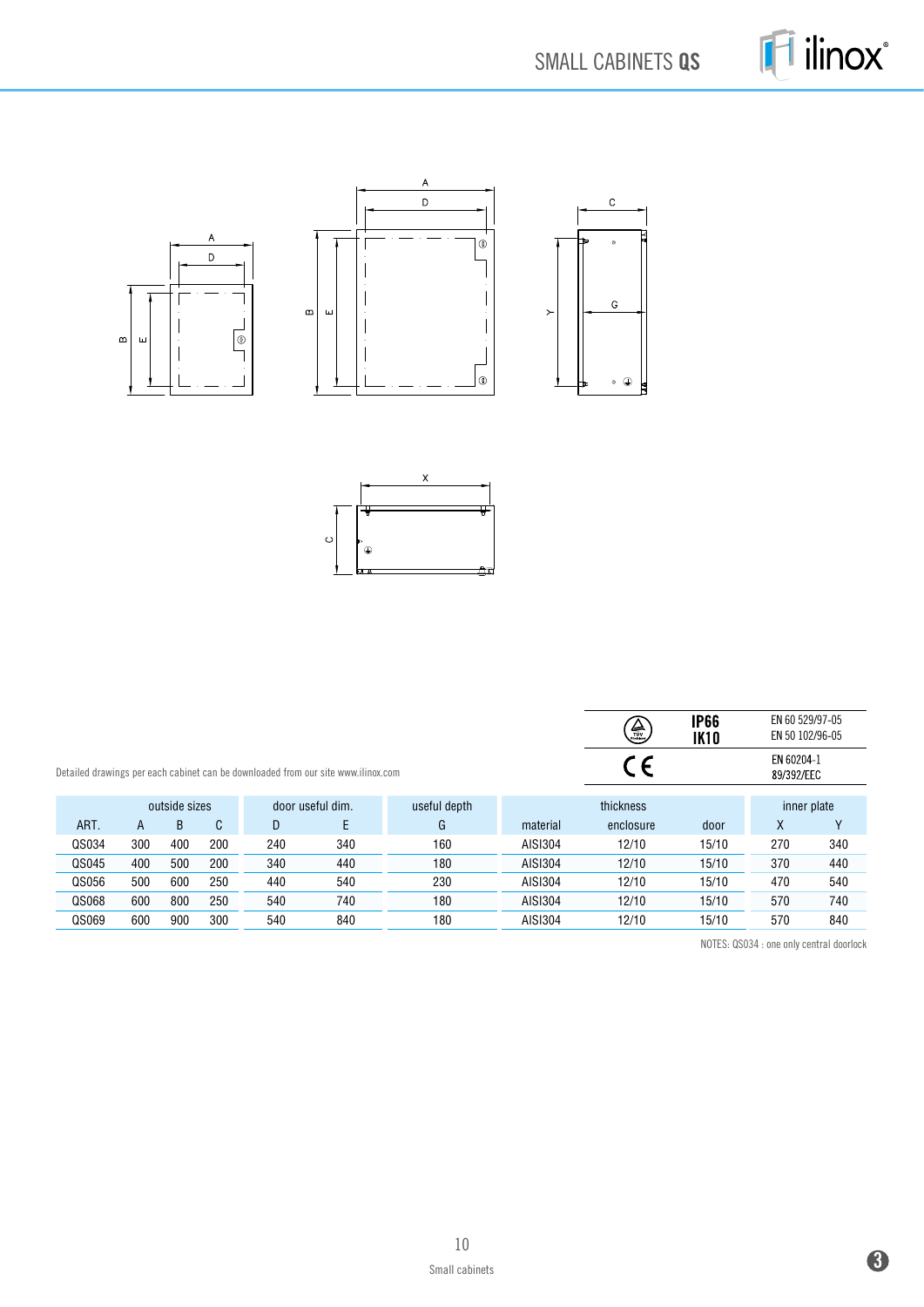

**• RAIN PROTECTIONS** • **DOOR LOCKS** • **WALL FIXING LUGS** • **PANELS**

ilinox®











#### SMAL CABINETS **QM**

- The new QM series is designed to accommodate modular equipment.

- Made of En 1.4301 (AISI 304) s/s finely satin finished and protected on 1 side.

- Special attention was paid, in the design stage, to the details permitting to streamline and speed up wiring, without disregarding aesthetic, which has always been the hallmark of our work.

- The enclosure is obtained from a sheet suitably shaped on the front side to obtain the "seal labyrinth" between enclosure and door.

- The door, press-forged, features 3+3 shatterproof laminated glass to meet safety and long lasting unalterability requirements

- Single central lock, twin-comb type, standardized Ø 3 for Low Voltage. Chromium-plated with attachment for 3-point lock, starting from model QM096.

- Inner hinges, s/s, 120° opening according to CEI EN 60204-1 recommendations .

- Seal of foamed polyurethane.

- Inner plate of sendzimir galvanized sheet, pre-drilled for DIN guides assembling. The assembling of guides and the relevant modular switches can be done in the factory to facilitate introduction of the pre-assembled frame into the cabinet. The modular panels are secured to two pre-drilled side uprights fixed to the enclosure.

- Fairlead plate not included.

- Prearranged for earthing according to the regulations in force.
- Protection degree : IP66 with closed door, IP20 with open door.
- Back: prearranged with four M6 inserts for wall mount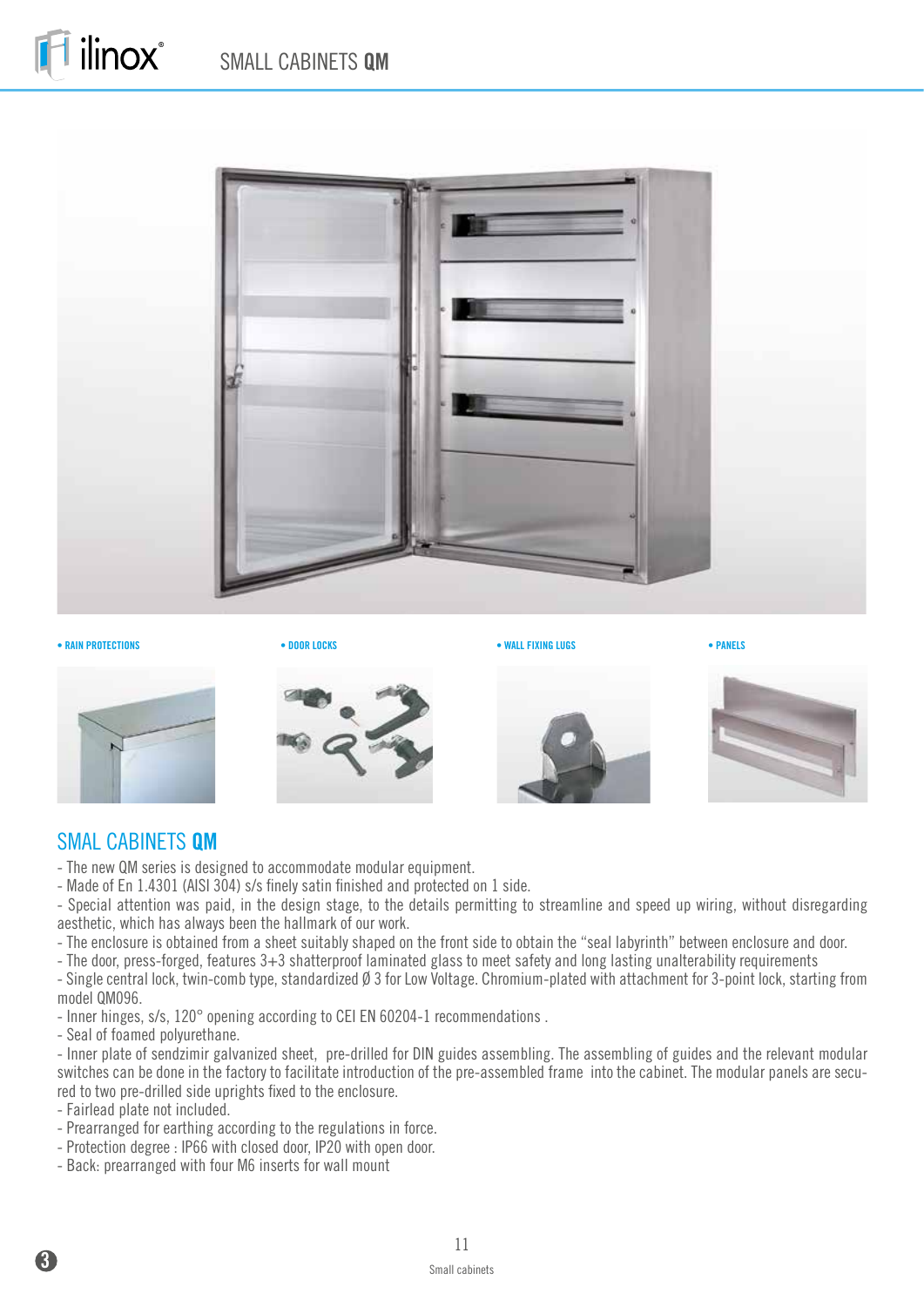SMALL CABINETS **QM**







 $\overline{\frac{\textcircled{\tiny{\textcircled{\tiny \textcirc}}}}{\text{CE}}}$ **IP56** EN 60 529/97-05 **IK10** EN 50 102/96-05 EN 60204-1<br>89/392/EEC

Detailed drawings per each cabinet can be downloaded from our site www.ilinox.com

|             | outside sizes |      |     |     | door visible dim. | glass/panel<br>gap | useful depth |          | thickness |       |     | inner plate |
|-------------|---------------|------|-----|-----|-------------------|--------------------|--------------|----------|-----------|-------|-----|-------------|
| <b>ITEM</b> | A             | B    | C   | D   |                   |                    | G            | material | enclosure | door  | Χ   | ν           |
| QM048       | 590           | 340  | 220 | 433 | 240               | 48                 | 145          | AISI304  | 12/10     | 15/10 | 542 | 275         |
| QM072       | 590           | 490  | 220 | 433 | 390               | 48                 | 145          | AISI304  | 12/10     | 15/10 | 542 | 425         |
| QM096       | 590           | 640  | 220 | 433 | 540               | 48                 | 145          | AISI304  | 12/10     | 15/10 | 542 | 575         |
| QM120       | 590           | 790  | 220 | 433 | 690               | 48                 | 145          | AISI304  | 12/10     | 15/10 | 542 | 725         |
| QM144       | 590           | 940  | 220 | 433 | 840               | 48                 | 145          | AISI304  | 12/10     | 15/10 | 542 | 875         |
| QM168       | 590           | 1090 | 220 | 433 | 990               | 48                 | 145          | AISI304  | 12/10     | 15/10 | 542 | 1025        |

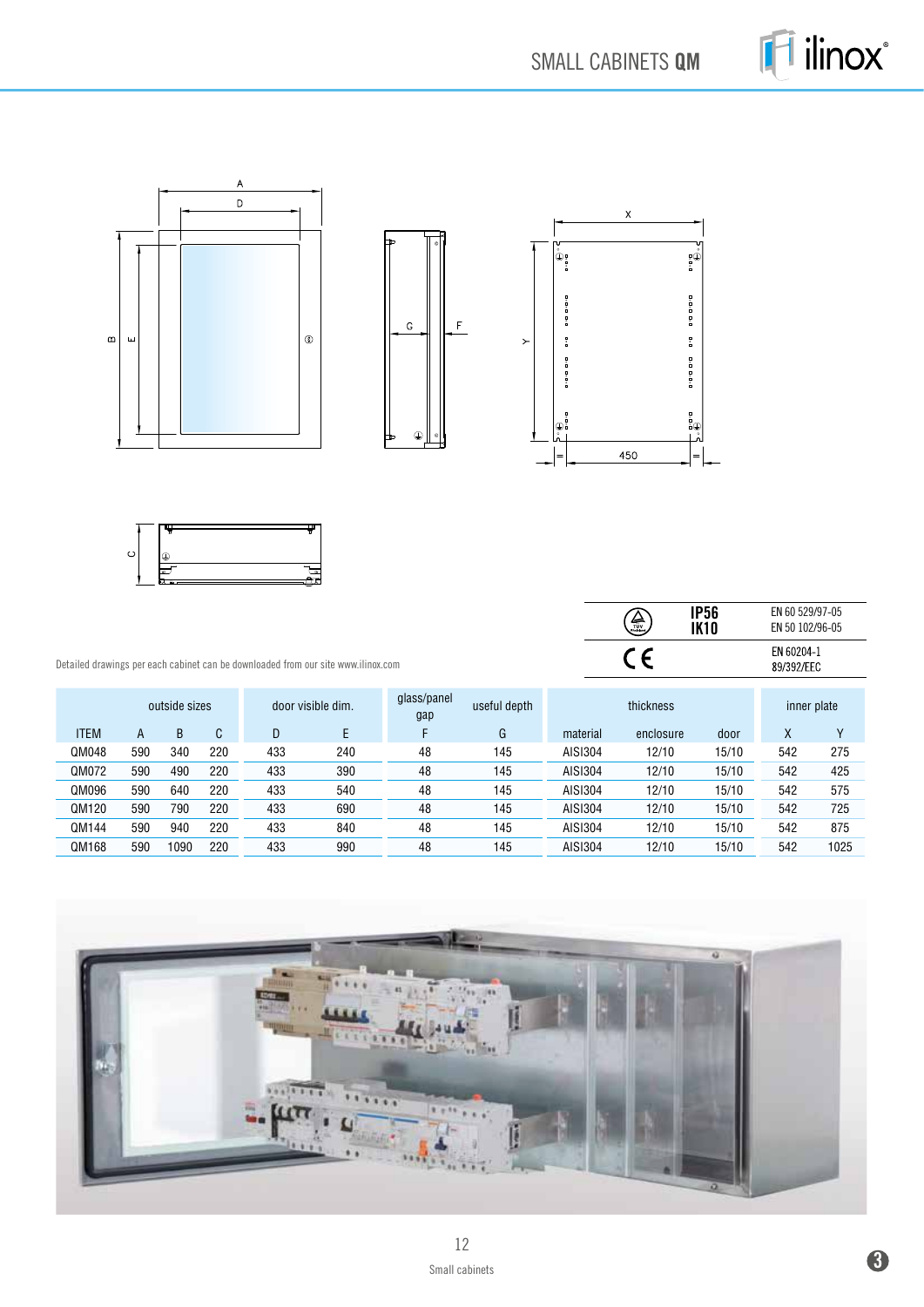# EQUIPMENT FOR MODULAR SWITCHES



QM048 N. 48 MODULES (2 PQM150F)



QM120

N. 96 MODULES (1 PQM150F + 3 PQM200F) N. 120 MODULES (5 PQM150F)



QM072 N. 72 MODULES (3 PQM150F)



QM144

N. 120 MODULES (2 PQM150F + 3 PQM200F) N. 144 MODULES (6 PQM150F)

QM168 N. 144 MODULES (3 PQM150F + 3 PQM200F) N. 168 MODULES (7 PQM150F)







PANELS

EN 1.4301 (Aisi 304) s/s execution, finely satin-finished, to be bolted to the cabinet frame. Available in two different heights, 150 and 200mm, either pre-drilled or full; the latter can be drilled to drawing on demand. They can accommodate no. 24 modules each plate and are spaced 50mm from the glazed door.

QM096

090

640

N. 72 MODULES (3 PQM200F) N. 96 MODULI (4 PQM150F)

- **PQM150F** drilled panel for 24 modules H 150 mm.
- • **PQM150C** full panel H 150 mm.
- • **PQM200F** drilled panel for 24 modules H 200 mm.
- • **PQM200C** full panel H 200 mm.

|                |     | SIZES PANELS |     |                      |
|----------------|-----|--------------|-----|----------------------|
| <b>ITFM</b>    | A   | B            | C   | N. MODULES FOR PANEL |
| <b>POM150F</b> | 499 | 149          | 432 | 24                   |
| <b>POM150C</b> | 499 | 149          |     | CIECO-BLIND          |
| POM200F        | 499 | 149          | 432 | 24                   |
| <b>POM200C</b> | 499 | 149          |     | CIECO-BLIND          |

# DIN BARS

Obtained from extruded aluminium, they come complete with brackets of galvanized steel. Not included in the panels, they must be ordered separately.

**• DINQM24** – DIN bar, complete with brackets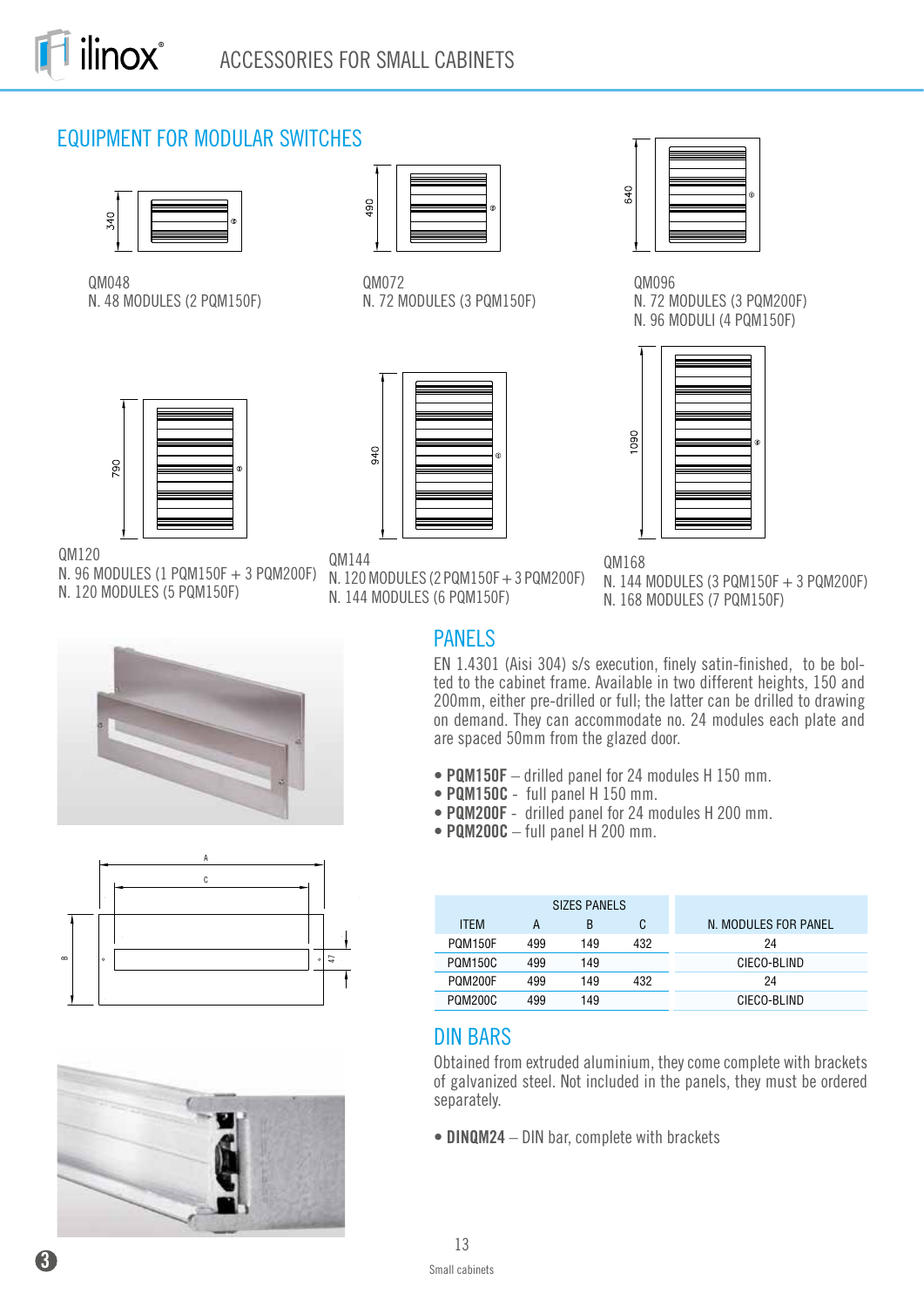





#### INNER DOORS

Delivered in assembling kit, to fix equipment inside the small cabinets in a protected and locked area, they can be installed on all the small cabinets of the one-door Q series

EN 1.4301- (AISI 304) s/s execution, finely satin-finished and protected by PVC adhesive film, thickness 12/10 and 15/10.

The inner door can be hinged on either the right or the left side. The standard supply includes chromium-plated indented locks. Instruments up to a maximum total weight of12 kg can be set on the inner doors.

\* The gap between door and inner door is 45 cm.

\* Protection degree IP 20.

\* Drilling to drawing is possible on demand.

|             | <b>SIZES</b> |              | FOR SMALL CABINETS |
|-------------|--------------|--------------|--------------------|
| <b>ITEM</b> | A            | <sub>B</sub> | D                  |
| QC033/304   | 256          | 238          | QL-QV33            |
| QC034/304   | 256          | 388          | QL-QV34            |
| QC036/304   | 256          | 538          | QL-QV36            |
| QC043/304   | 406          | 238          | QL-QV43            |
| QC044/304   | 406          | 388          | QL-QV44            |
| QC046/304   | 406          | 538          | QL-QV-QLP-QVP46    |
| QC064/304   | 556          | 388          | QL-QV64            |
| QC066/304   | 556          | 538          | QL-QV-QLP-QVP66    |
| QC067/304   | 556          | 688          | QL-QV67            |
| QC068/304   | 556          | 738          | QLP-QVP68          |
| QC069/304   | 556          | 838          | QL-QV69            |
| QC077/304   | 706          | 688          | QL-QV77            |
| QC710/304   | 706          | 938          | QL-QV710           |
| QC612/304   | 556          | 1138         | QLP-QVP612         |
| QC812/304   | 756          | 1138         | QL-QV-QLP-QVP812   |
| QC616/304   | 552          | 1513         | QLP-QVP616         |
| QC816/304   | 752          | 1513         | QLP-QVP816         |

Not to be used on small cabinets series QS and series QM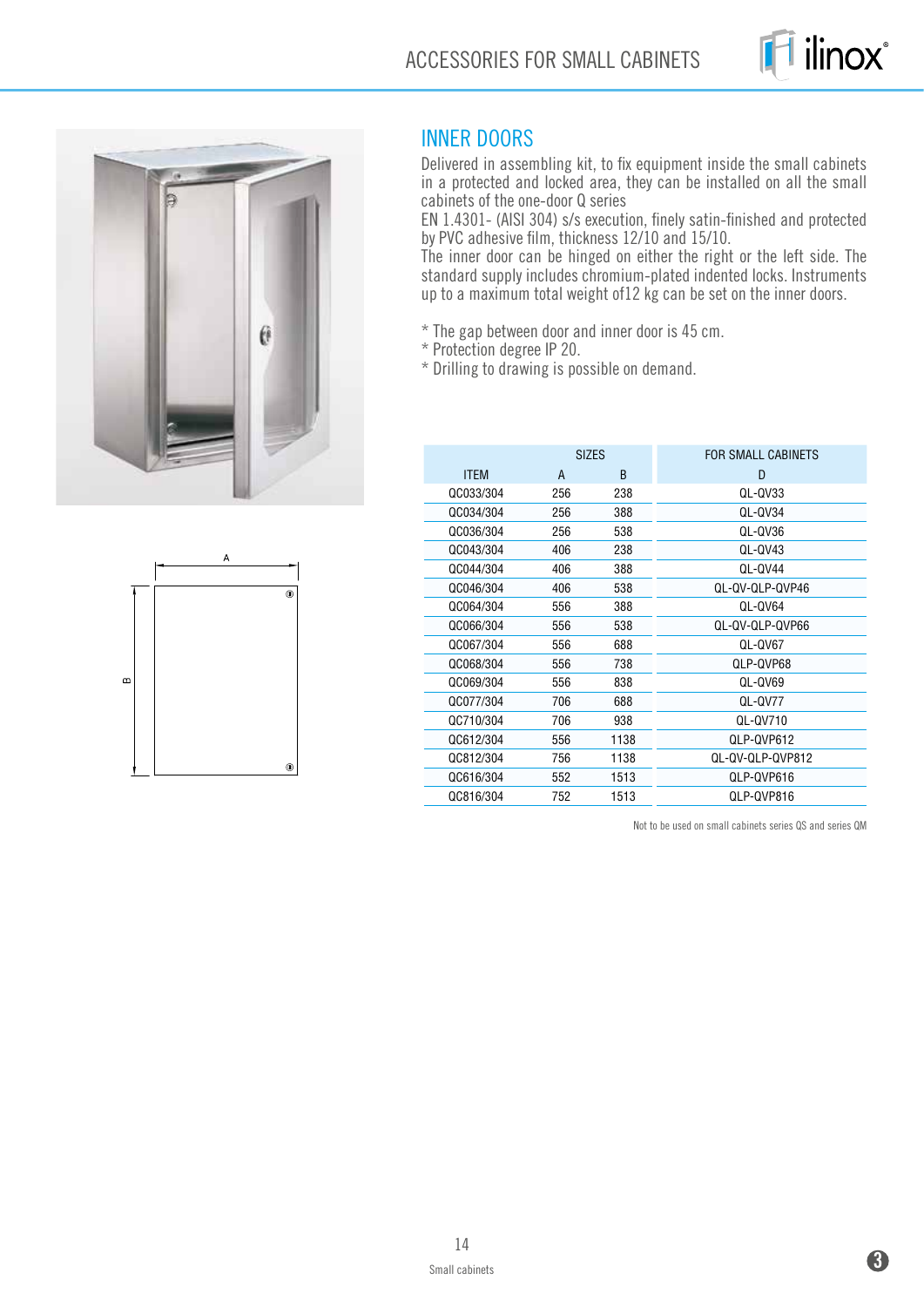





#### OVERDOORS

Made of EN 1.4301 (AISI 304) s/s, finely satin- finished, with 3+3 shatterproof laminated window, they are particularly recommended when instruments set on the outside door have to be protected. Complete with wing-nut black lock, galvanized, with Yale type key and built-in seal; 180° opening. Protection degree IP65.

NOTE: when set on width exceeding the width of the overdoor itself, the max. opening is 90°.

| <b>ITEM</b> | A    | <sub>R</sub> | C  | D   | F    |
|-------------|------|--------------|----|-----|------|
| SV33/45     | 300  | 300          | 45 | 220 | 220  |
| SV34/45     | 300  | 450          | 45 | 220 | 370  |
| SV36/45     | 300  | 600          | 45 | 220 | 520  |
| SV43/45     | 450  | 300          | 45 | 370 | 220  |
| SV44/45     | 450  | 450          | 45 | 370 | 370  |
| SV46/45     | 450  | 600          | 45 | 370 | 520  |
| SV64/45     | 600  | 450          | 45 | 520 | 370  |
| SV66/45     | 600  | 600          | 45 | 520 | 520  |
| SV67/45     | 600  | 750          | 45 | 520 | 670  |
| SV68/45     | 600  | 800          | 45 | 520 | 720  |
| SV69/45     | 600  | 900          | 45 | 520 | 820  |
| SV612/45    | 600  | 1200         | 45 | 520 | 1120 |
| SV77/45     | 750  | 750          | 45 | 670 | 670  |
| SV710/45    | 750  | 1000         | 45 | 670 | 920  |
| SV86/45     | 800  | 600          | 45 | 720 | 520  |
| SV812/45    | 800  | 1200         | 45 | 720 | 1120 |
| SV106/45    | 1000 | 750          | 45 | 920 | 670  |

| <b>ITEM</b> | A    | B    | C  | D   | F    |
|-------------|------|------|----|-----|------|
| SV33/75     | 300  | 300  | 75 | 220 | 220  |
| SV34/75     | 300  | 450  | 75 | 220 | 370  |
| SV36/75     | 300  | 600  | 75 | 220 | 520  |
| SV43/75     | 450  | 300  | 75 | 370 | 220  |
| SV44/75     | 450  | 450  | 75 | 370 | 370  |
| SV46/75     | 450  | 600  | 75 | 370 | 520  |
| SV64/75     | 600  | 450  | 75 | 520 | 370  |
| SV66/75     | 600  | 600  | 75 | 520 | 520  |
| SV67/75     | 600  | 750  | 75 | 520 | 670  |
| SV68/75     | 600  | 800  | 75 | 520 | 720  |
| SV69/75     | 600  | 900  | 75 | 520 | 820  |
| SV612/75    | 600  | 1200 | 75 | 520 | 1120 |
| SV77/75     | 750  | 750  | 75 | 670 | 670  |
| SV710/75    | 750  | 1000 | 75 | 670 | 920  |
| SV86/75     | 800  | 600  | 75 | 720 | 520  |
| SV812/75    | 800  | 1200 | 75 | 720 | 1120 |
| SV106/75    | 1000 | 750  | 75 | 920 | 670  |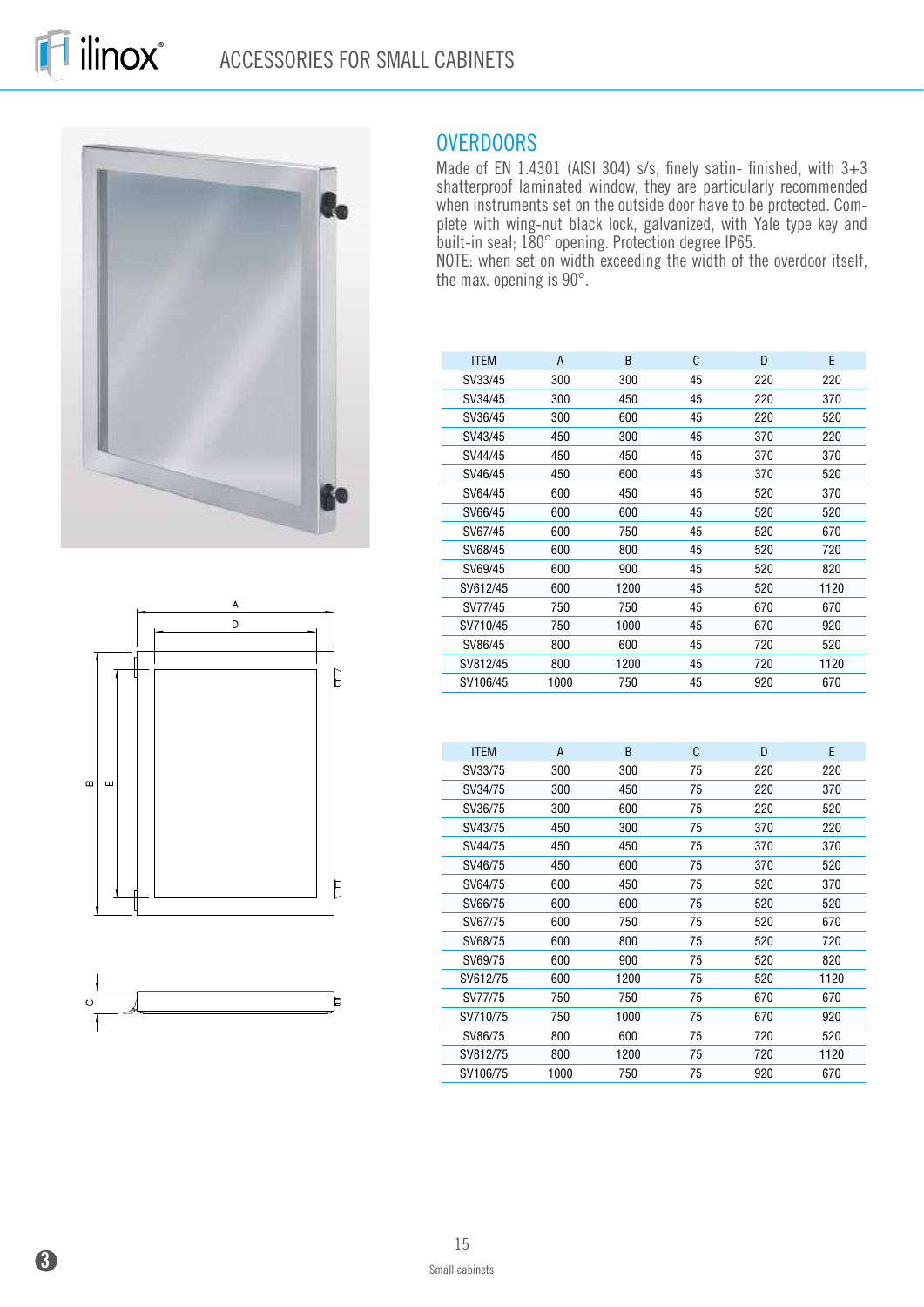



#### S/S INNER PLATES

EN 1.4404 (AISI 316L) s/s execution, 2B finishing; available for all the cabinets of the QL/QV series; delivered in assembling kit (replacement at cutomer's charge)

|     |      | <b>FOR CABINETS</b> |
|-----|------|---------------------|
| X   | Υ    | D                   |
| 240 | 240  | QL-QV33             |
| 240 | 390  | QL-QV34             |
| 240 | 540  | QL-QV36             |
| 390 | 240  | QL-QV43             |
| 390 | 390  | QL-QV44             |
| 390 | 540  | QL-QV-QLP-QVP46     |
| 540 | 390  | QL-QV64             |
| 540 | 540  | QL-QV-QLP-QVP66     |
| 540 | 690  | QL-QV67             |
| 540 | 840  | QL-QV69             |
| 690 | 690  | QL-QV77             |
| 690 | 940  | QL-QV710            |
| 740 | 1140 | 812710              |
| 940 | 690  | QL107               |
|     |      | sizes               |



# RAIN PROTECTIONS

EN 1.4301 (AISI 304) s/s execution, fine satin-finished and protected, they are available for all the cabinets. Recommended when the cabinets are envisaged to be installed outdoors and weather protection is therefore required. They protrude 25mm from the front door and come in assembling kit.

|               | <b>FOR CABINETS</b>     |
|---------------|-------------------------|
| <b>ITEM</b>   | D                       |
| TP933         | QL/QV33                 |
| TP934         | QL/QV34 - QS034         |
| TP936         | QL/QV36                 |
| TP944         | QL/QV43-44              |
| TP945         | QS045                   |
| TP946         | QL/QV46                 |
| TP956         | QS056                   |
| TP960         | QL/QV64-66-67-69 - QS68 |
| TP966         | QL66P - QS069           |
| TP977         | QL/QV77-710             |
| TP980         | QL/QV812                |
| <b>TP946P</b> | QLP/QVP46               |
| <b>TP960P</b> | QLP/QVP66-68-612        |
| <b>TP980P</b> | QLP/QVP812              |
| TP9616P       | QLP/QVP616              |
| TP9816P       | QLP/QVP816              |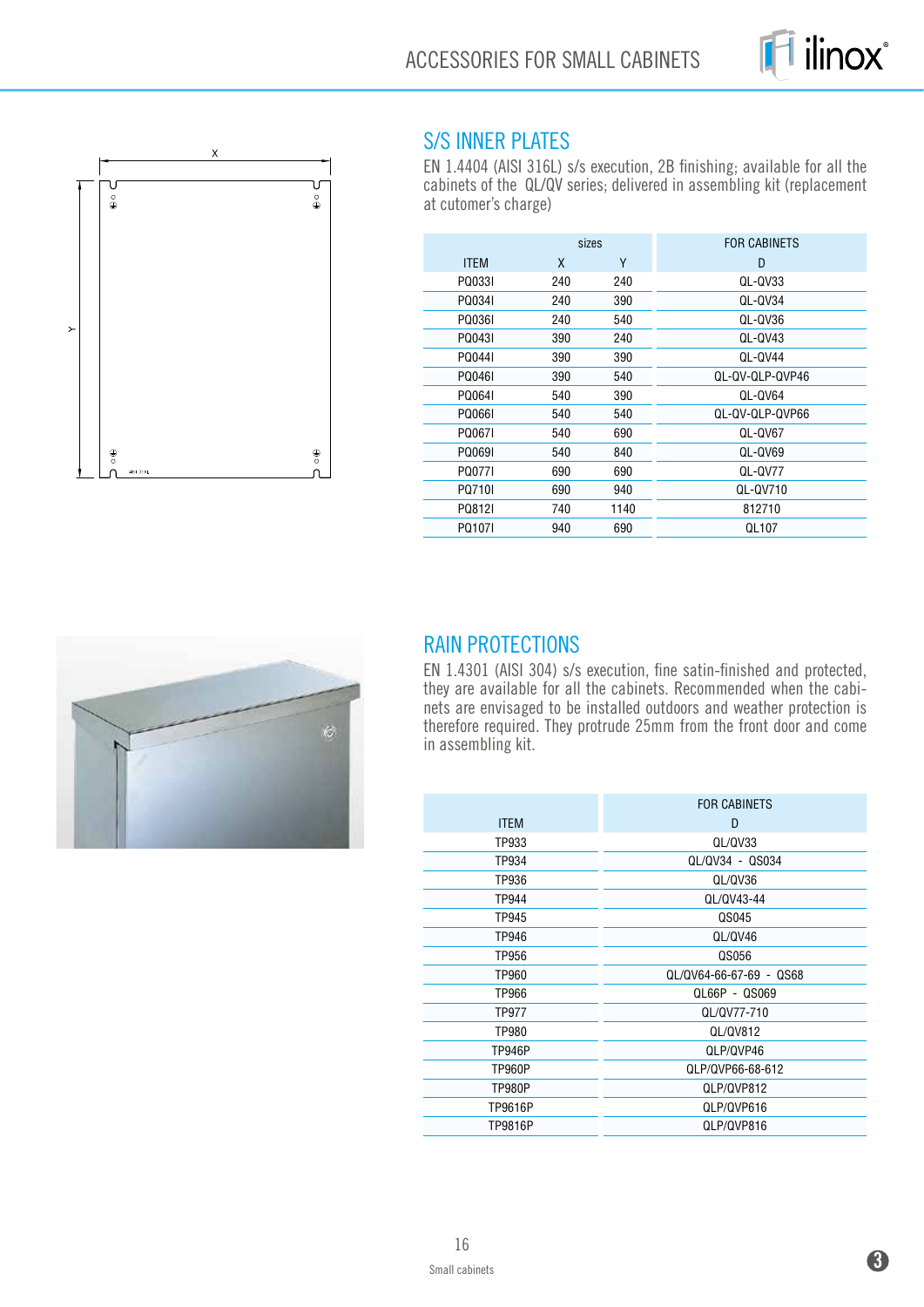



 $12x<sup>c</sup>$ 

 $\bigoplus$ 

 $\circ$ 

 $\circ$ 53

 $\frac{5}{2}$ 

 $\overline{5}$ 

 $\frac{5}{1}$ 

 $25$ 

#### WALL FIXING LUGS

EN 1.4404 (AISI 316L) s/s execution, they are easily set to the back of the cabinets of the "Q" series by the prearranged threaded drill. For assembling on big-sized enclosures, a second drill is foreseen at customer's charge.

Waterproofing is assured by special seals.

Each kit comes complete with assembling instructions, screws, nuts and washers

**• SP025** – wall mount kit, 4 pcs.

EN 1.4404 (AISI 316L) s/s execution, they have the same features as fasteners code SP025 but features a wider rest surface which allow them to be welded to the enclosure without using clamping screws (e.g. to secure the top of cabinets of the CC or CX-A series). Prearranged for securing an earth cable.

**• SP035** – wall mount kit, 4 pcs.



 $\Box$ 

#### DOOR LOCKS

Various types of optional locks are available for all types of cabinets, all of them completely interchangeable with the standard ones, either with low tension key or Yale type key.

| <b>ITEM</b> | <b>TYPE</b>               | EXTERNAL         | <b>MATERIAL INSERT</b> | LONGUE         |
|-------------|---------------------------|------------------|------------------------|----------------|
| SG215S(**)  | Box lock twin-comb insert | AISI 304 S/S     | AISI 304 S/S           | Zinc plated    |
| SG2211      | "T" handle key EK333      | Black polyamides | AISI 304 s/s           | AISI 304 s/s   |
| SG2261      | Wing nut lock key EK333   | Black polyamides | AISI 304 s/s           | AISI 304 $s/s$ |
| SG2271      | "L" handle key EK333      | Black polyamides | AISI 304 s/s           | AISI 304 s/s   |

(\*) Key EK333 Yale type is supplied with the lock. Different key coding can be provided on request

(\*\*) Lock item SG215S is supplied without key

Optional key to be ordered separately: item SG205CG (not in s/s)

To have also the tongue in AISI 304 s/s please ask for item KITSG215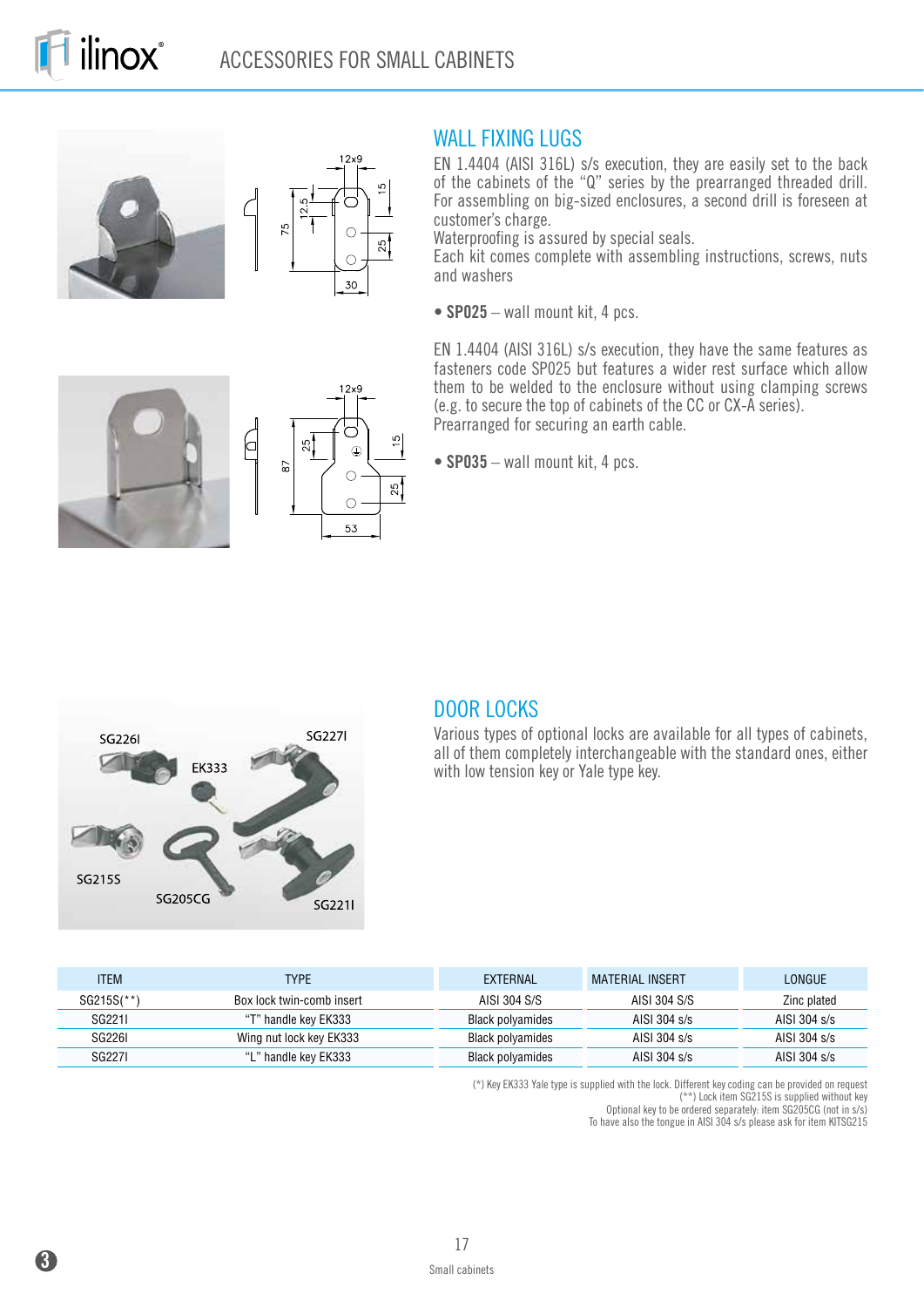











HANDLE GRIP **MNB** HANDLE GRIP **MNK**

# GAS-OPERATED SPRINGS

The gas-operated springs are designed to open the doors upwards (seagull-wings); they facilitate opening and feature a braking device on top of the wing, reaching a balanced

position when the door is open.

Different capacities are available to meet the specific requirements. When ordering the springs, the weight and position of instruments and/or equipment, if any, should be mentioned so that the spring best suiting your requirements can be determined.

- **SA910** gas-operated spring 10 Kg (including assembling)
- **SA915** gas-operated spring 15 Kg (including assembling)
- **SA920** gas-operated spring 20 Kg (including assembling)
- **SA930** gas-operated spring 30 Kg (including assembling)
- **SA940** gas-operated spring 40 Kg (Including assembling)
- **SA950** gas-operated spring 50 Kg (including assembling)

#### COUNTER-WEIGHTED SUPPORT RODS

The counter-weighted support rods can be applied to all types of cabinets when the door needs to be opened upwards (seagull-wing).<br>Handy and safe, they reach the right position automatically at opening, so as to keep the door open. Can be assembled on the right or the left side. Starting from the size 600x600 up, the use of 2 rods is recommended, one on the right side and one on the left side.

- **ASQLVDX** support rod DX for QL/QV/QLP/QVP  **ASQLVSX** support rod SX for QL/QV/QLP/QVP  **ASQSMDX** support rod DX for QS/QM  **ASQSMSX** support rod SX for QS/QM
- 
- 
- 

NOTA: for big-sized doors and weight exceeding 12 kg, the use of the gas-operated springs is recommended.

#### ANTI-CLOSE DEVICE

EN 1.431 (AISI 304) s/s EXECUTION, recommended to prevent the door accidental closing.

Not suitable for cabinet with upwards opening door (seagull-wing).

**• DAC01** Delivered in assembling kit

#### **GRIP HANDLES**

Made of AISI 304 s/s rod, polished; recommended when the cabinet is used as a control box.

They come in assembling kit and two versions are available:

- **MNB200** fastening distance between centres (I) 200 mm
- **MNB300**  fastening distance between centres (I) 300 mm
- **MNK300** fastening distance between centres 275 mm.
- **MNK350**  fastening distance between centres 325 mm.
- **MNK450**  fastening distance between centres 425 mm.
- **MNK500**  fastening distance between centres 475 mm.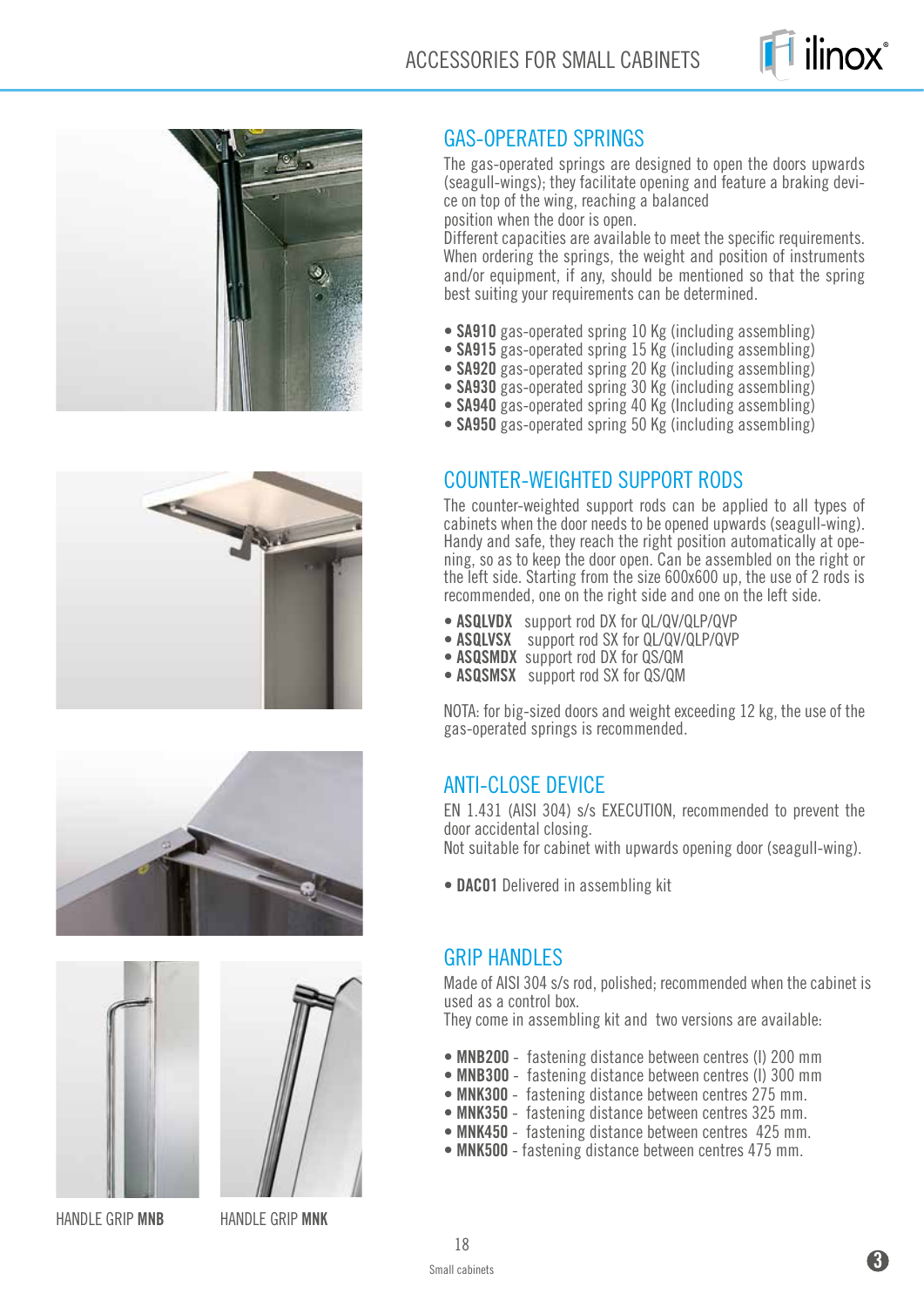



#### **PEDESTALS**

Ideal for use either as simple stand or cable way, they are made of EN 1.4301 (AISI 304) s/s and available in two versions.









Satin-finished, suitable for application under cabinets having a minimum depth of 250 mm; it consists of a C-shaped bent column, complete with bolted cover with gasket to assure inspectability. Complete with sendzimir inner plate. Protection degree IP65. A sendzimir counterplate is also available to firmly secure the modular cabinets to the top of the column (for cabinets starting from L.600). These counterplates have to be ordered expressly, using the following codes:

- **PPRQ6025** counterplate for cabinets QL/QV64-66-67-69
- **PPRQ7530** counterplate for cabinets QL/QV77-710

#### PEDESTAL **PR100**

Used for pushbutton-boards and cabinets with minimum depth 125 mm, it consists of

s/s channel, micropeened, not inspectable, and a predrilled plate for ground fixing.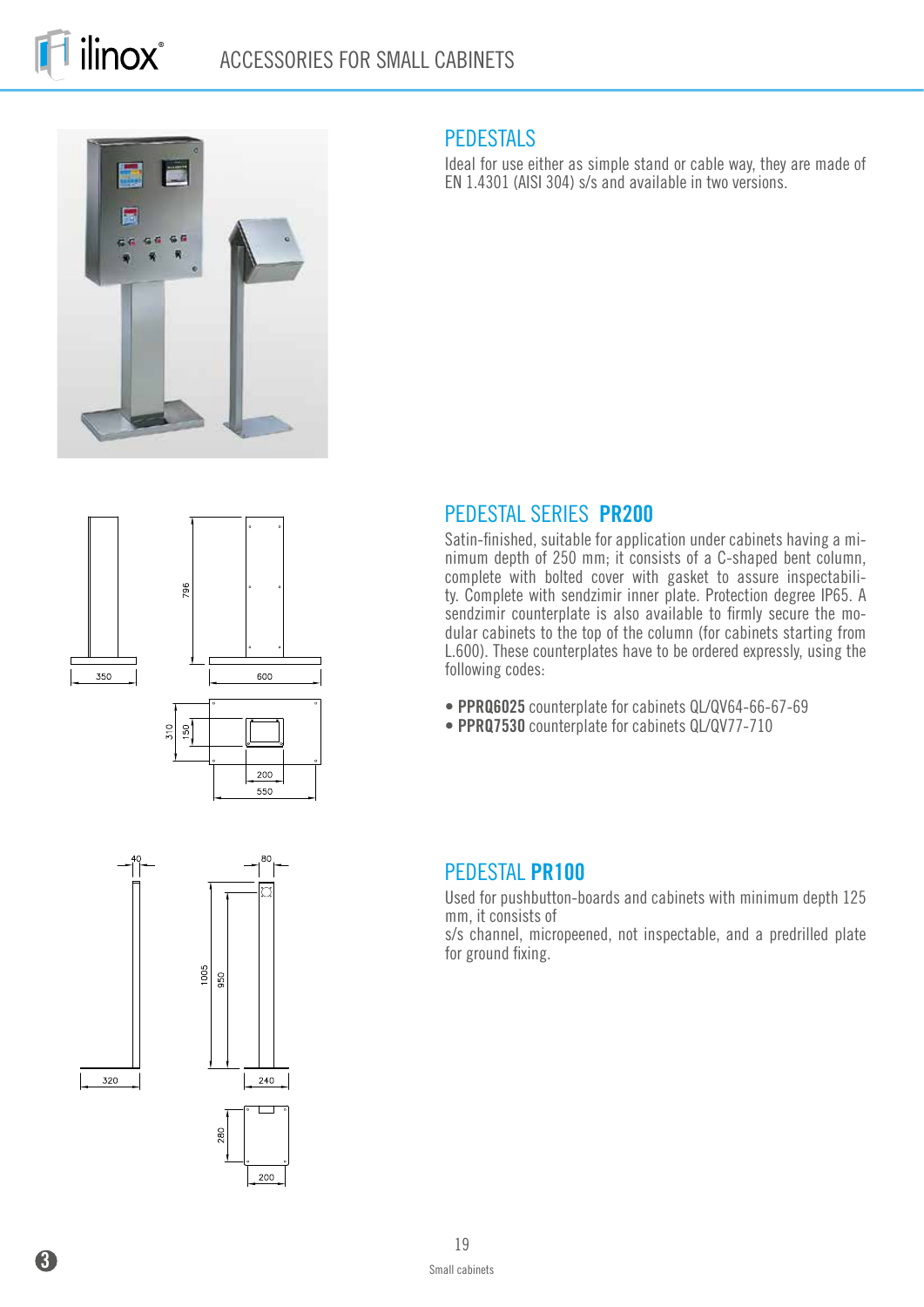









 $CH$ 

#### CABLE GLAND PG

ī.

|         | threading       | cable<br>diameter | key       |    |    |
|---------|-----------------|-------------------|-----------|----|----|
| ART.    | A               | C                 | <b>CH</b> | F  | F  |
| PG07303 | PG7             | $5 \div 6.5$      | 17        | 17 | 10 |
| PG09303 | PG <sub>9</sub> | $8 \div 10.5$     | 19        | 20 | 10 |
| PG11303 | <b>PG11</b>     | $8.5 \div 12$     | 22        | 21 | 10 |
| PG13303 | <b>PG13</b>     | $11 \div 15$      | 24        | 21 | 10 |
| PG16303 | <b>PG16</b>     | $11 \div 15$      | 24        | 21 | 10 |
| PG21303 | <b>PG21</b>     | $16 \div 20.5$    | 30        | 25 | 12 |
| PG29303 | <b>PG29</b>     | $23 \div 27.5$    | 41        | 28 | 12 |
| PG36303 | <b>PG36</b>     | $30.5 \div 35$    | 50        | 32 | 15 |

#### METRIC CABLE GLAND

|                   | threading | cable<br>diameter | key       |    |    |
|-------------------|-----------|-------------------|-----------|----|----|
| ART.              | A         | C                 | <b>CH</b> | F  | F  |
| PM12303/3.5-5.0   | M12x1,5   | $3.5 \div 5$      | 17        | 17 | 10 |
| PM12303/5.0-6.5   | M12x1,5   | $5 \div 6.5$      | 17        | 17 | 10 |
| PM12303/6.5-8.0   | M12x1,5   | $6.5 \div 8$      | 17        | 17 | 10 |
| PM16303/6.0-10.5  | M16x1,5   | $6 \div 10.5$     | 19        | 20 | 10 |
| PM20303/6.0-15.0  | M20x1.5   | $8 \div 15$       | 24        | 21 | 10 |
| PM25303/12.5-20.5 | M25x1,5   | $12.5 \div 20.5$  | 30        | 25 | 11 |
| PM32303/17.0-25.5 | M32x1,5   | $17 \div 25.5$    | 36        | 28 | 13 |
| PM40303/24.0-33.0 | M40x1,5   | $24 \div 33$      | 46        | 31 | 13 |

#### CABLE GLANDS

The gable glands, s/s execution, are to be used to prevent corrosion. This series, manufactured to UNI EN 1.4305 (AISI 303), is particularly fit for use in wet environment and in dry/wet conditions. The FPM seal creates a barrier to the radioactive radiance of up to 2,5x105 Gray, and assures excellent strength to cable pulling.

- Protection degree IP68 to EN 60 529 and IP69K to DIN 40 050-T9.
- Temperature range: -40°C +200°C, intermittent up to 240°C.
- EMC version available on demand.

These cable glands are delivered without ring nut, which must be ordered separately when the need be.

#### RING NUT PG

|          | threading   | key |     |
|----------|-------------|-----|-----|
| ART.     | A           | CН  | S   |
| GPG07303 | PG7         | 15  | 3,5 |
| GPG09303 | PG9         | 19  | 3,5 |
| GPG11303 | PG11        | 22  | 3,5 |
| GPG13303 | <b>PG13</b> | 24  | 4   |
| GPG16303 | <b>PG16</b> | 27  | 4   |
| GPG21303 | <b>PG21</b> | 32  | 4.5 |
| GPG29303 | <b>PG29</b> | 41  | 5,5 |
| GPG36303 | <b>PG36</b> | 51  | 6   |

#### METRIC RING NUT

|          | threading | key |     |
|----------|-----------|-----|-----|
| ART.     | A         | CН  | S   |
| GPM12303 | M12x1,5   | 17  | 3   |
| GPM16303 | M16x1,5   | 19  | 3   |
| GPM20303 | M20x1.5   | 24  | 3,5 |
| GPM25303 | M25x1,5   | 30  | 3,5 |
| GPM32303 | M32x1,5   | 36  | 4,5 |
| GPM40303 | M40x1,5   | 46  | 4,5 |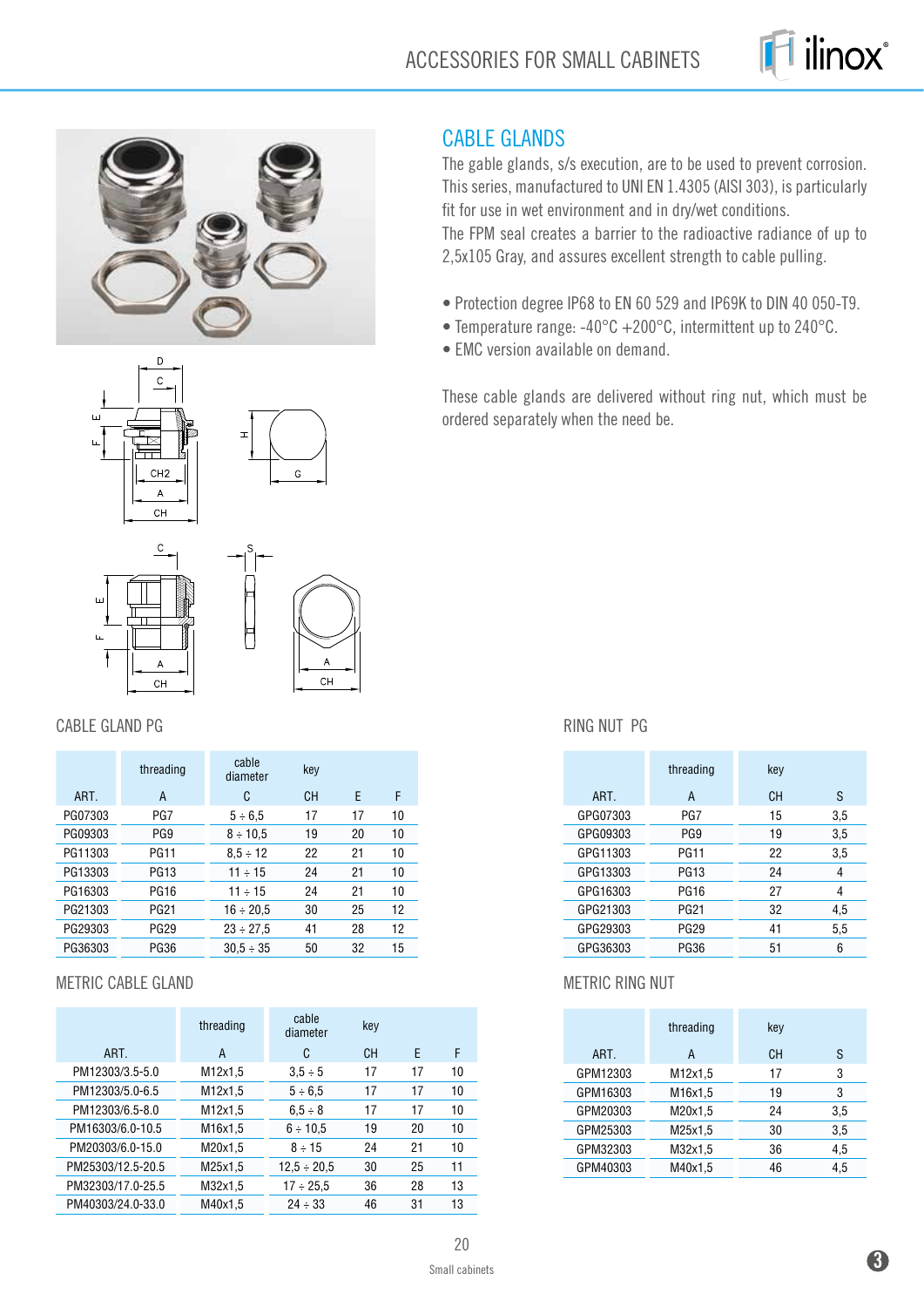

 $\overline{G}$ 

 $\mathbf{c}$ 

CH<sub>2</sub>

 $\Delta$  $CH$ 



The sanitary metric cable glands series PH meet the conditions required for use in food, dairy, pharmaceutical industries, as well as for all those environments where compliance with the health and sanitary regulations is a must (Directive on machinery 2006/42/EC DIN EN 1672-2-2005, Documents EHEDG 8 E 13). This is due to the technical solutions adopted and to the design: 25° sloping surfaces to avoid filth deposit, radial corners, no threads, recesses, slits, gaps in contact with the outside environment; tamper-proof as they cannot be opened from the outside.

Delivered complete with OR, standard seal on the cable and ring nut. EN 1.4301 (AISI 304) polished execution; the EPDM gasket is fit for use in the environment for which the cable gland has been designed: gaskets made of other materials can however be supplied on demand.

These cable glands come complete with ring nuts.

- Protection degree IP68 to EN 60 529 and IP69K to DIN 40 050-T9.
- Temperature range:  $-40^{\circ}C + 120^{\circ}C$ , intermittent up to 140 $^{\circ}C$ .
- EMC version also available on demand.

|             | threading | cable glands | key       |                 |    |    |                  |      | drilling |
|-------------|-----------|--------------|-----------|-----------------|----|----|------------------|------|----------|
| <b>ITEM</b> | A         | C            | <b>CH</b> | CH <sub>2</sub> | D  | E  | F                | G    | H.       |
| PH12303     | M12x0,75  | $2 \div 5$   | 15        | 9               | 17 | 6  | $9.5 \div 14.5$  | 12.5 | 11       |
| PH16303     | M16x0,75  | $2 \div 9$   | 19        | 12              | 21 |    | $10.5 \div 17.5$ | 16,5 | 14,5     |
| PH20303     | M20x0,75  | $3 \div 12$  | 24        | 17              | 25 | 8  | $11.5 \div 19.5$ | 20,5 | 18       |
| PH25303     | M25x0,75  | $4 \div 16$  | 30        | 21              | 30 | 8  | $11.5 \div 19.5$ | 25,5 | 22,5     |
| PH32303     | M32x0,75  | $9 \div 23$  | 36        | 28              | 38 | 11 | $16.5 \div 28.5$ | 32,5 | 28,5     |
| PH40303     | M40x1,5   | $16 \div 29$ | 46        | 35              | 46 | 14 | $19 \div 33$     | 40,5 | 35,5     |
| PH50303     | M50x1,5   | $26 \div 38$ | 60        | 45              | 56 | 16 | $21 \div 37$     | 50,5 | 44,5     |
| PH63303     | M63x1,5   | $32 \div 49$ | 70        | 56              | 70 | 18 | $24 \div 42$     | 63,5 | 56       |





### PLUGS

EN 1.4404 (AISI 316L) s/s execution, to close holes previously made and not used. With only 4 items, using the appropriate centring washers, all the drills ranging between  $\emptyset$  6,5 and  $\emptyset$  40 mm. can be covered, including shaped drills for the cable glands of the "SANI-TARY" series.

|             |               | RANGE GLANDS      |                            |  |  |  |
|-------------|---------------|-------------------|----------------------------|--|--|--|
| <b>ITEM</b> | $\varnothing$ | <b>FOR DRILLS</b> | <b>FOR CABLE GLANDS</b>    |  |  |  |
| TP0716      | 20            | $6.5 \div 16$     | PG7 - PG9 - M12 - M16      |  |  |  |
| TP1624      | 28            | $16.5 \div 24$    | PG11 - PG13.5 - PG16 - M20 |  |  |  |
| TP2431      | 35            | $24.5 \div 31$    | PG21 - M25                 |  |  |  |
| TP3140      | 45            | $31.5 \div 40$    | PG29 - M32 - M40           |  |  |  |